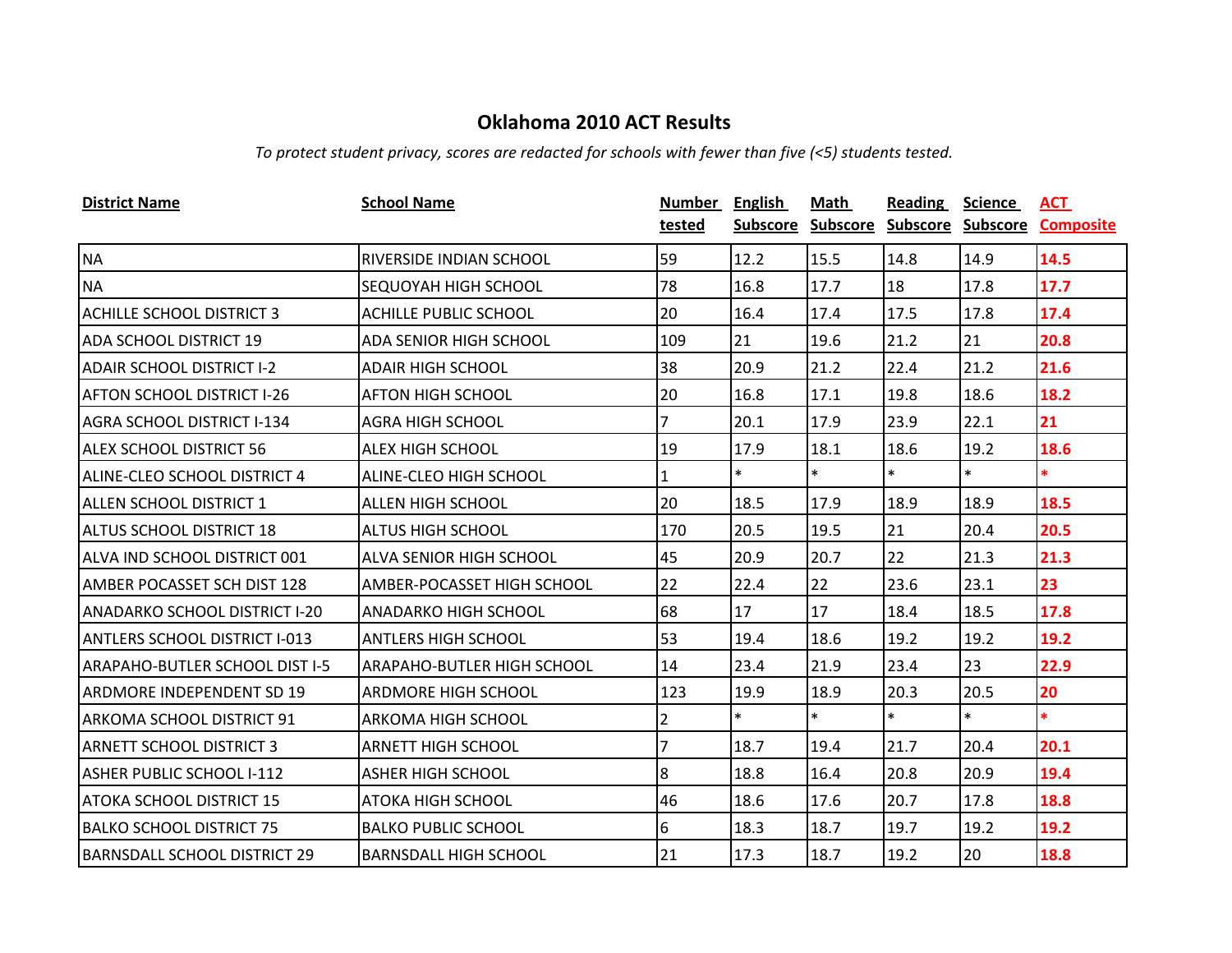| <b>District Name</b>                  | <b>School Name</b>                 | Number         | <b>English</b> | Math            | Reading           | <b>Science</b> | ACT              |
|---------------------------------------|------------------------------------|----------------|----------------|-----------------|-------------------|----------------|------------------|
|                                       |                                    | tested         | Subscore       | <b>Subscore</b> | Subscore Subscore |                | <b>Composite</b> |
| <b>BARTLESVILLE IND SCH DIST 30</b>   | <b>BARTLESVILLE HIGH SCHOOL</b>    | 320            | 22             | 21.2            | 22.3              | 22.3           | 22               |
| <b>BATTIEST PUBLIC SCHOOL DIST 71</b> | <b>BATTIEST HIGH SCHOOL</b>        | 12             | 17.1           | 16.3            | 20.4              | 18.4           | 18               |
| <b>BEAVER SCHOOL DISTRICT I-22</b>    | <b>BEAVER HIGH SCHOOL</b>          | 21             | 20             | 20.7            | 20                | 19.3           | 20.1             |
| <b>BEGGS SCHOOL DISTRICT 4</b>        | <b>BEGGS HIGH SCHOOL</b>           | 42             | 18.6           | 18.8            | 19.5              | 20             | 19.4             |
| BENNINGTON SCHOOL DISTRICT 40         | <b>BENNINGTON HIGH SCHOOL</b>      | 7              | 18.3           | 18.7            | 18                | 19.9           | 18.7             |
| <b>BERRYHILL SCHOOL DISTRICT 10</b>   | BERRYHILL HIGH SCHOOL 33           | 70             | 20.9           | 19.9            | 20.8              | 20.4           | 20.7             |
| <b>BETHANY SCHOOL DISTRICT 88</b>     | <b>BETHANY HIGH SCHOOL</b>         | 78             | 21.2           | 20.7            | 22                | 22             | 21.6             |
| <b>BETHEL SCHOOL DISTRICT 3</b>       | BETHEL HIGH SCHOOL                 | 51             | 21.3           | 20.7            | 22.4              | 21.6           | 21.6             |
| <b>BIG PASTURE SCHOOL DIST 333</b>    | <b>BIG PASTURE HIGH SCHOOL</b>     | 21             | 20.2           | 19.1            | 19.6              | 20.3           | 20               |
| <b>BILLINGS SCHOOL DISTRICT 2</b>     | <b>BILLINGS HIGH SCHOOL</b>        | 8              | 14.1           | 18.3            | 16.4              | 17             | 16.5             |
| <b>BINGER-ONEY SCHOOL DIST I-168</b>  | BINGER ONEY HIGH SCHOOL            | 18             | 16.3           | 17.7            | 17.8              | 18.2           | 17.6             |
| <b>BIXBY SCHOOL DISTRICT 4</b>        | <b>BIXBY HIGH SCHOOL</b>           | 202            | 21.5           | 20.4            | 22.2              | 21.3           | 21.5             |
| <b>BLACKWELL IND SCHOOL DIST 45</b>   | BLACKWELL HIGH SCHOOL              | 63             | 18.5           | 18.4            | 19.7              | 20             | 19.3             |
| <b>BLAIR SCHOOL DISTRICT 54</b>       | <b>BLAIR SCHOOL</b>                | 12             | 16.3           | 17              | 17.5              | 18.2           | 17.4             |
| <b>BLANCHARD SCHOOL DISTRICT 29</b>   | <b>BLANCHARD HIGH SCHOOL</b>       | 75             | 20.2           | 18.9            | 20.2              | 20.5           | 20.1             |
| <b>BLUEJACKET SCHOOL DISTRICT 20</b>  | BLUEJACKET HIGH SCHOOL             | 14             | 19.1           | 17.4            | 20.2              | 17.5           | 18.7             |
| <b>BOISE CITY SCHOOL DIST I-2</b>     | <b>BOISE CITY HIGH SCHOOL</b>      | 19             | 17.8           | 18.7            | 19.7              | 19.9           | 19.2             |
| <b>BOKOSHE SCHOOL DISTRICT 26</b>     | <b>BOKOSHE HIGH SCHOOL</b>         | 11             | 20.6           | 17.4            | 22.5              | 20.3           | 20.4             |
| <b>BOONE-APACHE IND SCH DIST 56</b>   | <b>APACHE HIGH SCHOOL</b>          | 24             | 19.6           | 18.8            | 20.5              | 19             | 19.6             |
| <b>BOSWELL SCHOOL DISTRICT I-001</b>  | <b>BOSWELL HIGH SCHOOL</b>         | 14             | 18.1           | 19.1            | 19.4              | 19.9           | 19.2             |
| <b>BOWLEGS SCHOOL DISTRICT 3</b>      | <b>BOWLEGS HIGH SCHOOL</b>         | 18             | 17.6           | 16.8            | 18.9              | 17.7           | 17.9             |
| <b>BOYNTON-MOTON SCH DIST 4</b>       | <b>BOYNTON MOTON PUBLIC SCHOOL</b> | $\overline{2}$ | $\ast$         | $\ast$          | $\ast$            | $\ast$         | $\ast$           |
| <b>BRAGGS SCHOOL DISTRICT I-46</b>    | <b>BRAGGS HIGH SCHOOL</b>          | $\mathbf{1}$   | $\ast$         | $\ast$          | $\ast$            | $\ast$         | $\ast$           |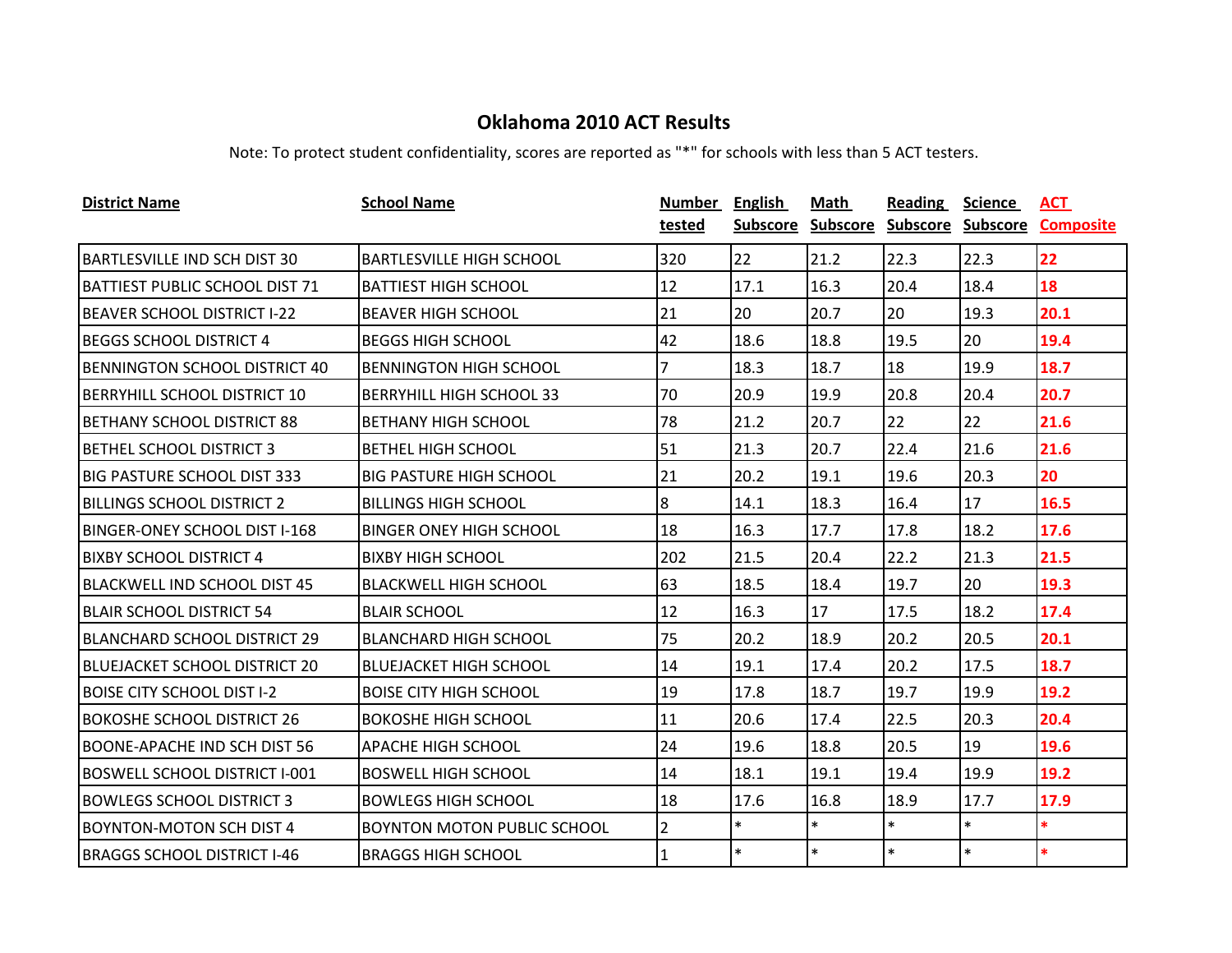| <b>District Name</b>                 | <b>School Name</b>                    | Number         | <b>English</b>  | Math            | Reading           | <b>Science</b> | <u>ACT</u>       |
|--------------------------------------|---------------------------------------|----------------|-----------------|-----------------|-------------------|----------------|------------------|
|                                      |                                       | tested         | <b>Subscore</b> | <b>Subscore</b> | Subscore Subscore |                | <b>Composite</b> |
| <b>BRAMAN SCHOOL DISTRICT I-18</b>   | <b>BRAMAN SCHOOL</b>                  | 3              | $\ast$          | $\ast$          | $\ast$            | $\ast$         | *.               |
| <b>BRAY-DOYLE SCHOOL DISTRICT 42</b> | <b>BRAY-DOYLE HIGH SCHOOL</b>         | 27             | 18.3            | 17.4            | 20.2              | 18.5           | 18.7             |
| <b>BRIDGE CREEK SCHOOL DIST 95</b>   | <b>BRIDGE CREEK HIGH SCHOOL</b>       | 45             | 20.3            | 18.2            | 20.6              | 20.7           | 20.1             |
| <b>BRISTOW IND SCHOOL DISTRICT</b>   | <b>BRISTOW HIGH SCHOOL</b>            | 72             | 18.9            | 17.9            | 20.3              | 18.9           | 19.2             |
| <b>BROKEN ARROW SCHOOL DISTRICT</b>  | <b>BROKEN ARROW HIGH SCHOOL</b>       | 710            | 21.7            | 21.5            | 22.5              | 21.6           | 21.9             |
| <b>BROKEN ARROW SCHOOL DISTRICT</b>  | NORTH INTERMEDIATE HIGH SCHOOL        | 4              | $\ast$          | $\ast$          | $\ast$            | $\ast$         | *.               |
| <b>BROKEN ARROW SCHOOL DISTRICT</b>  | <b>SOUTH INTERMEDIATE HIGH SCHOOL</b> | $\overline{2}$ | $\ast$          | $\ast$          | $\ast$            | $\ast$         | $\ast$           |
| <b>BROKEN BOW SCHOOL DISTRICT 74</b> | <b>BROKEN BOW HIGH SCHOOL</b>         | 87             | 18.1            | 18.1            | 20.1              | 19             | 19               |
| <b>BUFFALO SCHOOL DISTRICT 4</b>     | <b>BUFFALO HIGH SCHOOL</b>            | 13             | 20.2            | 19.7            | 22.4              | 21.8           | 21.2             |
| <b>BUFFALO VALLEY SCHOOL DIST 3</b>  | <b>BUFFALO VALLEY HIGH SCHOOL</b>     | 4              | $\ast$          | $\ast$          | $\ast$            | $\ast$         | $\ast$           |
| <b>BURLINGTON SCHOOL DISTRICT 1</b>  | <b>BURLINGTON PUBLIC SCHOOL</b>       | 6              | 19.8            | 21              | 21.8              | 22             | 21.5             |
| <b>BURNS FLAT-DILL CITY SCH DIST</b> | <b>BURNS FLAT-DILL CITY</b>           | 28             | 17              | 20.1            | 18.1              | 19.5           | 18.8             |
| <b>BUTNER SCHOOL DISTRICT 15</b>     | <b>BUTNER HIGH SCHOOL</b>             | 9              | 17.9            | 17.4            | 17.8              | 18.3           | 18.2             |
| <b>BYNG SCHOOL DISTRICT 16</b>       | <b>BYNG HIGH SCHOOL</b>               | 54             | 20              | 19.4            | 20.4              | 20             | 20.2             |
| <b>CACHE SCHOOL DISTRICT 1</b>       | <b>CACHE HIGH SCHOOL</b>              | 76             | 20.3            | 18.6            | 20.7              | 20.7           | 20.2             |
| <b>CADDO SCHOOL DISTRICT 5</b>       | <b>CADDO HIGH SCHOOL</b>              | 15             | 18.2            | 18.5            | 19.6              | 20             | 19.2             |
| <b>CALERA SCHOOL DISTRICT 48</b>     | <b>CALERA HIGH SCHOOL</b>             | 21             | 17.6            | 18.3            | 20.2              | 17.8           | 18.8             |
| <b>CALUMET SCHOOL DISTRICT 76</b>    | <b>CALUMET HIGH SCHOOL</b>            | 7              | 18.6            | 18.6            | 20.9              | 18.9           | 19.4             |
| <b>CALVIN SCHOOL DISTRICT 48</b>     | <b>CALVIN HIGH SCHOOL</b>             | 5              | 19.4            | 20.4            | 22.8              | 20.8           | 21               |
| <b>CAMERON IND SCHOOL DIST 17</b>    | <b>CAMERON HIGH SCHOOL</b>            | 16             | 18.1            | 19.5            | 18.4              | 20.4           | 19.3             |
| <b>CANADIAN SCHOOL DISTRICT I-2</b>  | <b>CANADIAN HIGH SCHOOL</b>           | 22             | 17.9            | 17.5            | 18.7              | 20.2           | 18.6             |
| <b>CANEY SCHOOL DISTRICT 26</b>      | <b>CANEY HIGH SCHOOL</b>              | 25             | 17.2            | 17.3            | 17.8              | 18.9           | 17.9             |
| <b>CANEY VALLEY SCHOOL DIST 18</b>   | <b>CANEY VALLEY HIGH SCHOOL</b>       | 24             | 19.3            | 20.6            | 21.2              | 20.8           | 20.7             |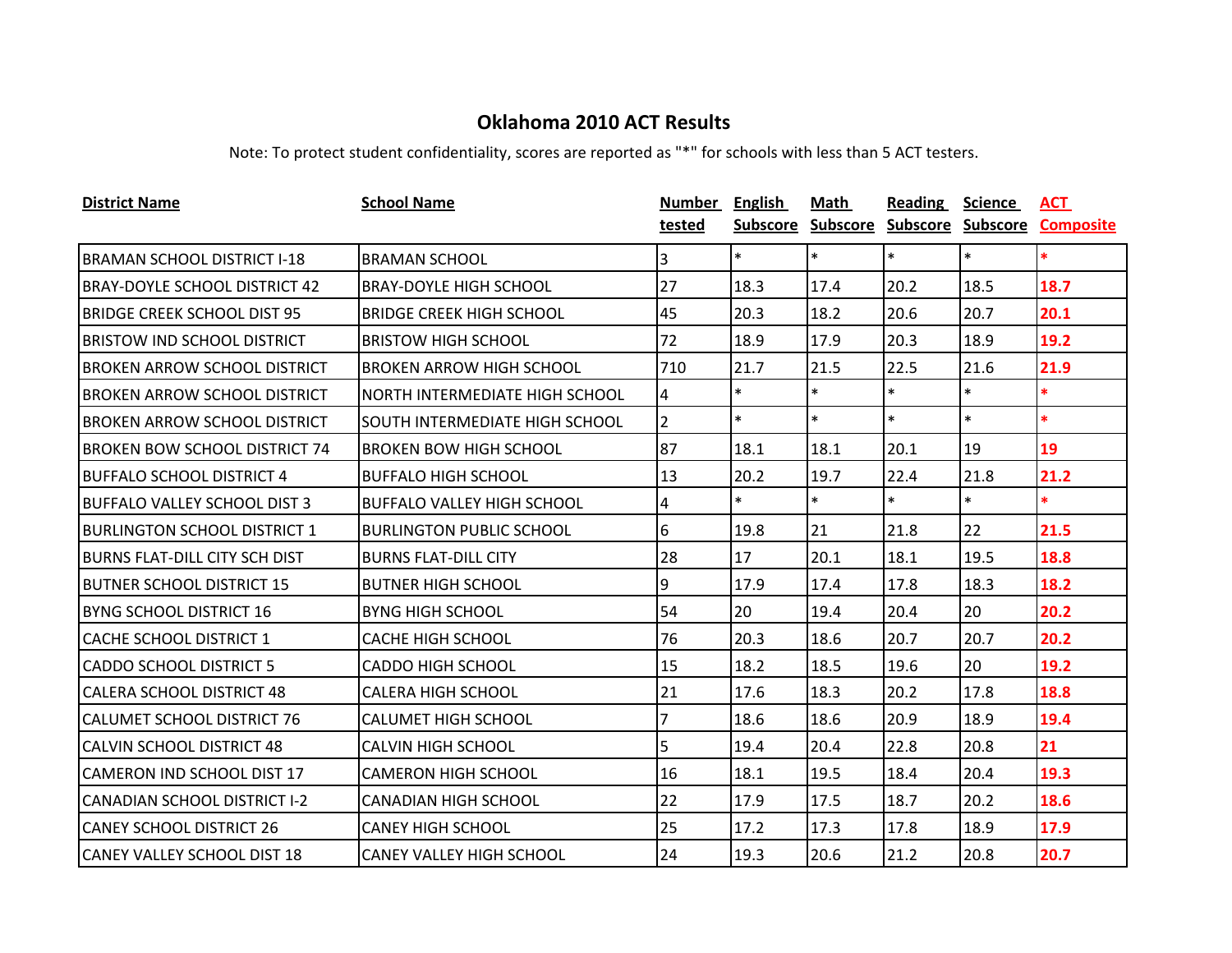| <b>District Name</b>                 | <b>School Name</b>                 | Number | <b>English</b>  | Math            | <b>Reading</b>    | <b>Science</b> | <u>ACT</u>       |
|--------------------------------------|------------------------------------|--------|-----------------|-----------------|-------------------|----------------|------------------|
|                                      |                                    | tested | <b>Subscore</b> | <b>Subscore</b> | Subscore Subscore |                | <b>Composite</b> |
| CANTON SCHOOL DISTRICT I-105         | <b>CANTON HIGH SCHOOL</b>          | 20     | 18.6            | 18.3            | 19.3              | 19.5           | 19.1             |
| <b>CANUTE SCHOOL DISTRICT 11</b>     | <b>CANUTE HIGH SCHOOL</b>          | 15     | 17.4            | 18.1            | 19.7              | 18.8           | 18.7             |
| <b>CARNEGIE SCHOOL DISTRICT 33</b>   | <b>CARNEGIE HIGH SCHOOL</b>        | 31     | 17.5            | 18.4            | 18.1              | 19             | 18.5             |
| <b>CARNEY SCHOOL DISTRICT 105</b>    | <b>CARNEY HIGH SCHOOL</b>          | 4      | $\ast$          | $\ast$          | $\ast$            | $\ast$         | $\ast$           |
| <b>CASHION SCHOOL DIST I-89</b>      | <b>CASHION HIGH SCHOOL</b>         | 24     | 19.8            | 19.6            | 21.7              | 20.8           | 20.5             |
| <b>CATOOSA PUBLIC SCHOOLS</b>        | CATOOSA HIGH SCHOOL                | 74     | 19.3            | 18.6            | 20.5              | 19.1           | 19.5             |
| <b>CAVE SPRINGS SCH DIST I-30</b>    | <b>CAVE SPRINGS PUBLIC SCHOOL</b>  | 11     | 13.9            | 16.5            | 15.5              | 16.5           | 15.5             |
| <b>CEMENT SCHOOL DISTRICT 160</b>    | <b>CEMENT HIGH SCHOOL</b>          | 16     | 16.3            | 17.1            | 18.7              | 17             | 17.4             |
| CENTRAL HIGH SCHOOL DIST 34          | <b>CENTRAL HIGH SCHOOL</b>         | 9      | 23              | 20.2            | 22.4              | 20.8           | 21.9             |
| <b>CENTRAL IND SCHOOL DISTRICT 7</b> | <b>CENTRAL HIGH SCHOOL</b>         | 24     | 18              | 17.5            | 20.1              | 18.6           | 18.6             |
| <b>CENTRAL OKLAHOMA TECH DIST 3</b>  | CENTRAL TECH CTR HS-DRUMRIGHT      | 1      | $\ast$          | $\ast$          | $\ast$            | $\ast$         | $\ast$           |
| <b>CHANDLER SCHOOL DISTRICT 1</b>    | <b>CHANDLER HIGH SCHOOL</b>        | 66     | 20.6            | 20.8            | 21.1              | 20.2           | 20.8             |
| CHATTANOOGA SCHOOL DIST I-132        | CHATTANOOGA HIGH SCHOOL            | 22     | 21              | 19.4            | 21.2              | 19.3           | 20.3             |
| <b>CHECOTAH SCHOOL DISTRICT 19</b>   | CHECOTAH HIGH SCHOOL               | 67     | 18.7            | 18.9            | 19.9              | 19.3           | 19.3             |
| <b>CHELSEA SCHOOL DISTRICT 3</b>     | <b>CHELSEA HIGH SCHOOL</b>         | 37     | 18.7            | 17.5            | 20.1              | 18.8           | 18.9             |
| <b>CHEROKEE SCHOOL DISTRICT I-46</b> | <b>CHEROKEE SENIOR HIGH SCHOOL</b> | 15     | 20.7            | 20.1            | 19.8              | 21.3           | 20.7             |
| <b>CHEYENNE SCHOOL DIST 7</b>        | <b>CHEYENNE HIGH SCHOOL</b>        | 12     | 22.7            | 22.2            | 23.7              | 22.4           | 22.8             |
| ICHICKASHA SCHOOL DISTRICT 1         | CHICKASHA HIGH SCHOOL              | 101    | 18.7            | 19.3            | 19.9              | 20             | 19.6             |
| <b>CHISHOLM SCHOOL DISTRICT</b>      | CHISHOLM HIGH SCHOOL               | 46     | 21.7            | 20.9            | 22.3              | 21.8           | 21.8             |
| <b>CHOCTAW-NICOMA PARK SCH DIST</b>  | <b>CHOCTAW HIGH SCHOOL</b>         | 199    | 21.2            | 19.9            | 21.8              | 21.1           | 21.1             |
| CHOUTEAU-MAZIE SCHOOL DISTRICT       | <b>CHOUTEAU HIGH SCHOOL</b>        | 41     | 18.8            | 17.6            | 20.3              | 19.2           | 19.1             |
| <b>CIMARRON SCHOOL DISTRICT</b>      | <b>CIMARRON HIGH SCHOOL</b>        | 14     | 19.1            | 19.6            | 19.4              | 19.1           | 19.4             |
| <b>CLAREMORE SCHOOL DISTRICT</b>     | ALTERNATIVE LEARNING               | 7      | 15.1            | 16.4            | 18.4              | 16.9           | 16.9             |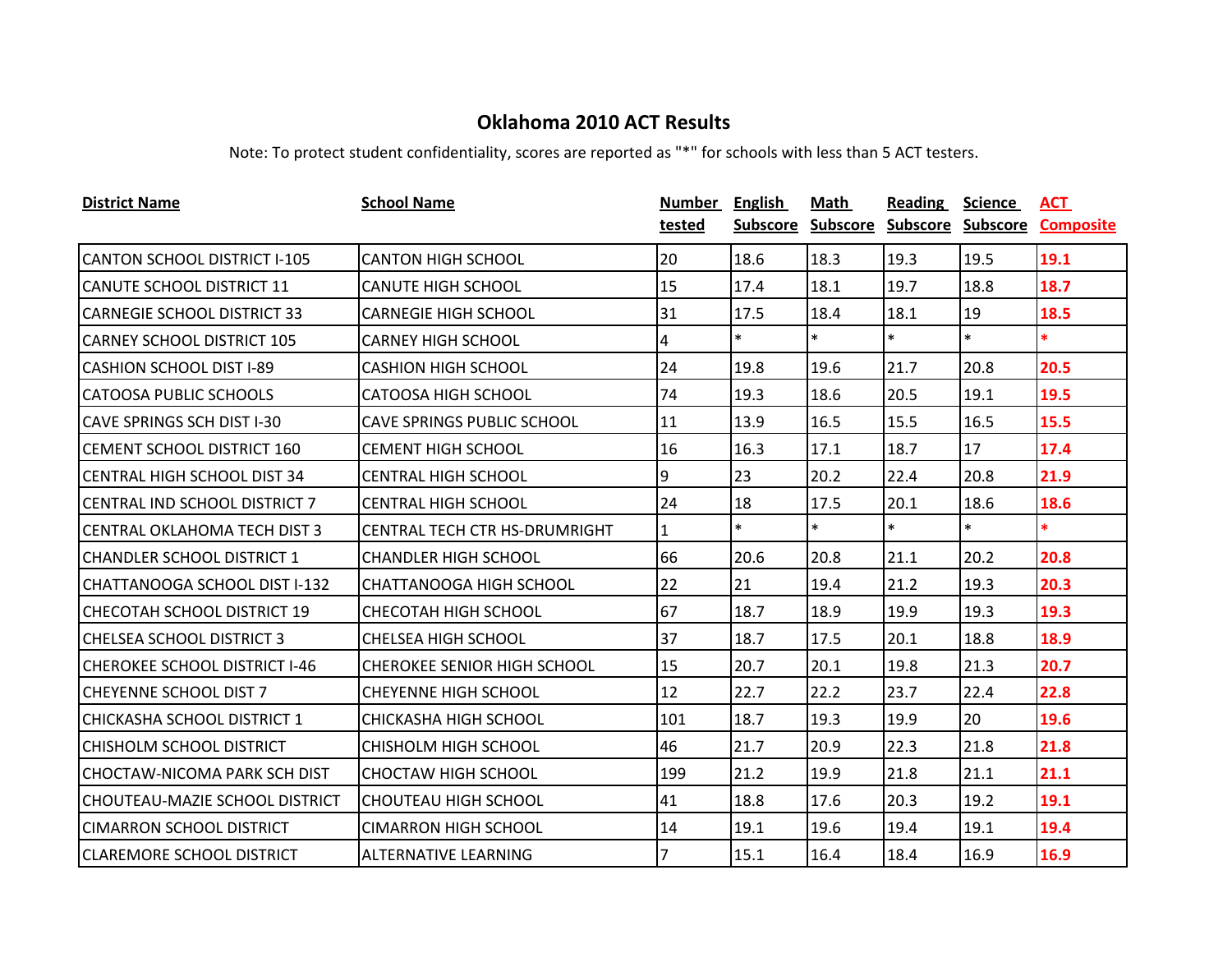| <b>District Name</b>                  | <b>School Name</b>                   | Number | <b>English</b>  | Math            | <b>Reading</b>    | <b>Science</b> | ACT              |
|---------------------------------------|--------------------------------------|--------|-----------------|-----------------|-------------------|----------------|------------------|
|                                       |                                      | tested | <b>Subscore</b> | <b>Subscore</b> | Subscore Subscore |                | <b>Composite</b> |
| <b>CLAREMORE SCHOOL DISTRICT</b>      | <b>CLAREMORE HIGH SCHOOL</b>         | 204    | 22.1            | 21.4            | 22.5              | 22             | 22.1             |
| <b>CLAYTON SCHOOL DISTRICT 10</b>     | <b>CLAYTON HIGH SCHOOL</b>           | 32     | 17.5            | 16.5            | 19.8              | 17.8           | 18.1             |
| <b>CLEVELAND SCHOOL DISTRICT 6</b>    | <b>CLEVELAND HIGH SCHOOL</b>         | 69     | 20.3            | 19.1            | 20.7              | 20.4           | 20.2             |
| <b>CLINTON SCHOOL DISTRICT 99</b>     | <b>CLINTON HIGH SCHOOL</b>           | 73     | 17              | 18              | 18                | 19             | 18.1             |
| <b>COALGATE SCHOOL DISTRICT I-1</b>   | <b>COALGATE HIGH SCHOOL</b>          | 34     | 18.4            | 19              | 20.9              | 18.5           | 19.3             |
| <b>COLBERT SCHOOL DISTRICT 4</b>      | <b>COLBERT HIGH SCHOOL</b>           | 29     | 17.6            | 18.7            | 19.2              | 19.1           | 18.8             |
| <b>COLCORD SCHOOL DISTRICT 4</b>      | <b>COLCORD HIGH SCHOOL</b>           | 28     | 17              | 16.9            | 18.2              | 17.3           | 17.5             |
| <b>COLEMAN SCHOOL DISTRICT 35</b>     | <b>COLEMAN HIGH SCHOOL</b>           | 7      | 17              | 18.4            | 17.9              | 18.3           | 18.1             |
| <b>COLLINSVILLE SCHOOL DIST I-006</b> | <b>COLLINSVILLE HIGH SCHOOL</b>      | 116    | 20              | 19.3            | 20.8              | 20.7           | 20.3             |
| <b>COMANCHE SCHOOL DISTRICT 2</b>     | <b>COMANCHE HIGH SCHOOL</b>          | 43     | 19.1            | 18.6            | 19.3              | 19.5           | 19.3             |
| COMMERCE SCHOOL DISTRICT I-18         | <b>COMMERCE HIGH SCHOOL</b>          | 23     | 16.6            | 16              | 17                | 17.4           | 16.8             |
| <b>COPAN SCHOOL DISTRICT 4</b>        | <b>COPAN HIGH SCHOOL</b>             | 10     | 19.7            | 19.7            | 21.2              | 19.9           | 20.3             |
| <b>CORDELL SCHOOL DISTRICT 78</b>     | <b>CORDELL HIGH SCHOOL</b>           | 26     | 21.8            | 19.1            | 21.7              | 21.1           | 21               |
| COVINGTON-DOUGLAS SCH DIST 194        | <b>COVINGTON-DOUGLAS HIGH SCHOOL</b> | 12     | 17.8            | 18.1            | 19.3              | 17.8           | 18.3             |
| <b>COWETA SCHOOL DISTRICT I-17</b>    | <b>COWETA HIGH SCHOOL</b>            | 142    | 20.8            | 18.7            | 21.1              | 20.4           | 20.3             |
| COYLE IND SCHOOL DISTRICT 14          | <b>COYLE HIGH SCHOOL</b>             | 10     | 17              | 17              | 16.8              | 16.4           | 16.9             |
| <b>CRESCENT SCHOOL DISTRICT I-2</b>   | <b>CRESCENT SENIOR HIGH SCHOOL</b>   | 30     | 17              | 17.2            | 19.2              | 18.8           | 18.2             |
| ICROOKED OAK SCHOOL DISTRICT 53       | CROOKED OAK HIGH SCHOOL              | 43     | 14.3            | 16.5            | 16.3              | 16.3           | 16               |
| <b>CROWDER SCHOOL DISTRICT 28</b>     | <b>CROWDER HIGH SCHOOL</b>           | 21     | 18.1            | 18.3            | 20                | 20.4           | 19.4             |
| CUSHING SCHOOL DISTRICT IO 67         | <b>CUSHING HIGH SCHOOL</b>           | 51     | 20.2            | 20.3            | 21.1              | 20.9           | 20.7             |
| <b>CYRIL SCHOOL DISTRICT 64</b>       | <b>CYRIL HIGH SCHOOL</b>             | 11     | 16.6            | 16.8            | 19.4              | 18.2           | 17.7             |
| DALE IND SCH DISTRICT 2               | DALE SCHOOL                          | 37     | 21.1            | 20.2            | 22.1              | 20.5           | 21.1             |
| <b>DAVENPORT SCHOOL DISTRICT 3</b>    | DAVENPORT PUBLIC SCHOOL              | 13     | 19.2            | 18.5            | 18.9              | 20.1           | 19.2             |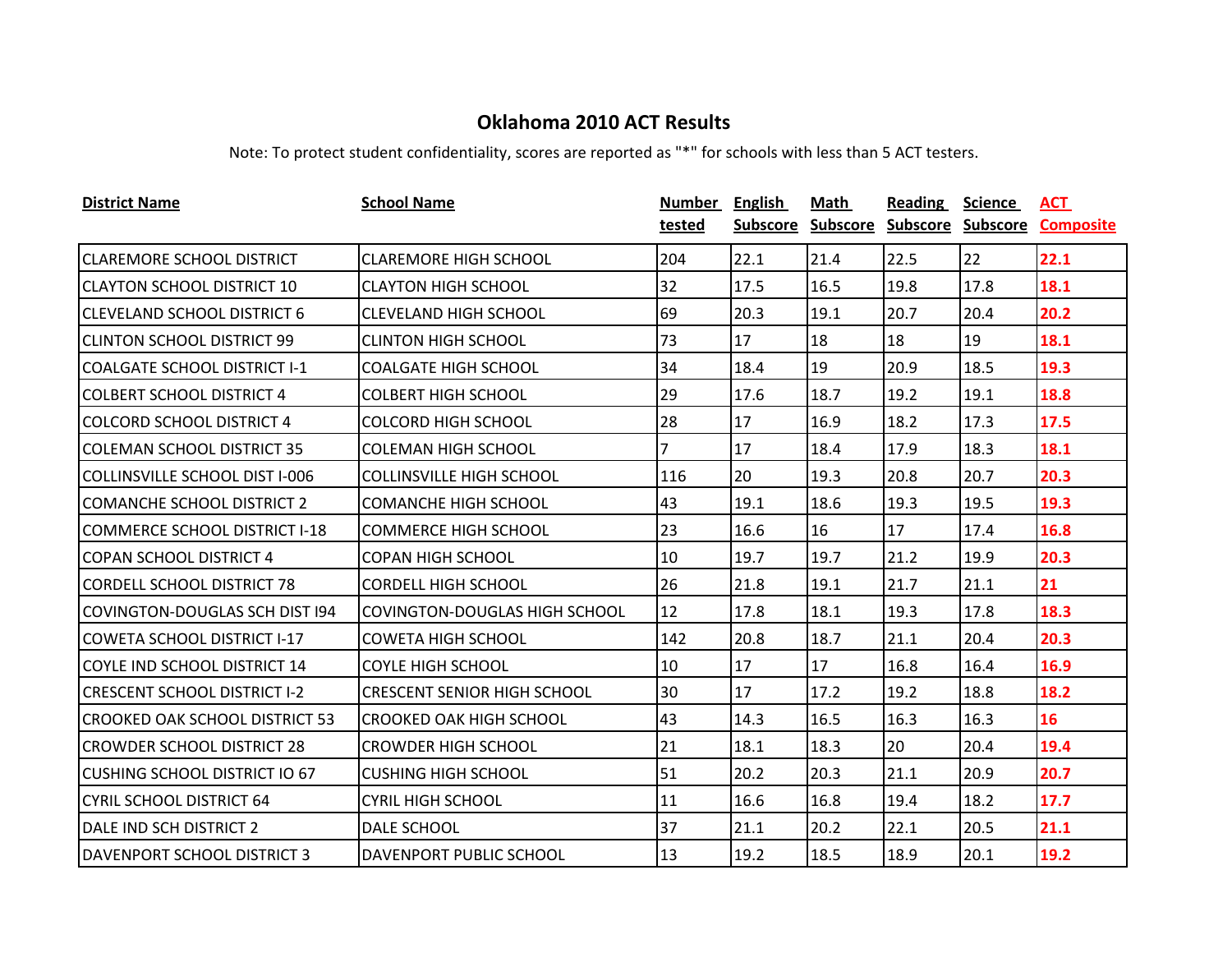| <b>District Name</b>                  | <b>School Name</b>                   | Number         | <b>English</b>  | Math            | <b>Reading</b>    | <b>Science</b> | <b>ACT</b>       |
|---------------------------------------|--------------------------------------|----------------|-----------------|-----------------|-------------------|----------------|------------------|
|                                       |                                      | tested         | <b>Subscore</b> | <b>Subscore</b> | Subscore Subscore |                | <b>Composite</b> |
| <b>DAVIDSON SCHOOL DISTRICT 9</b>     | <b>DAVIDSON HIGH SCHOOL</b>          | 8              | 15.4            | 17.1            | 16.1              | 17.6           | 16.5             |
| DAVIS SCHOOL DISTRICT I-10            | <b>DAVIS HIGH SCHOOL</b>             | 41             | 20.2            | 19.6            | 21.2              | 20.8           | 20.6             |
| DEER CREEK SCHOOL DIST 6              | DEER CREEK HIGH SCHOOL               | 198            | 23.4            | 22.4            | 23.8              | 22.7           | 23.2             |
| <b>DEER CREEK-LAMONT SCH DIST 95</b>  | <b>DEER CREEK LAMONT HIGH SCHOOL</b> | 10             | 17.4            | 19.1            | 18.2              | 18.6           | 18.4             |
| <b>DEPEW SCHOOL DISTRICT 21</b>       | DEPEW HIGH SCHOOL                    | 17             | 18.6            | 19.1            | 20.4              | 19.4           | 19.6             |
| <b>DEWAR SCHOOL DISTRICT 8</b>        | <b>DEWAR PUBLIC SCHOOLS</b>          | 21             | 16.3            | 16.4            | 18                | 17.1           | 17.1             |
| <b>DEWEY IND SCHOOL DISTRICT 7</b>    | <b>DEWEY HIGH SCHOOL</b>             | 70             | 19.4            | 19              | 21.4              | 20             | 20               |
| <b>DIBBLE SCHOOL DISTRICT 2</b>       | <b>DIBBLE HIGH SCHOOL</b>            | 12             | 18.2            | 17.7            | 19.6              | 18.5           | 18.7             |
| <b>DICKSON SCHOOL DISTRICT 77</b>     | <b>DICKSON HIGH SCHOOL</b>           | 58             | 20.3            | 20.6            | 20.7              | 20.4           | 20.7             |
| <b>DOVER SCHOOL DISTRICT I-2</b>      | <b>DOVER HIGH SCHOOL</b>             | 17             | 16.9            | 16.5            | 18.4              | 16.8           | 17.2             |
| <b>DRUMMOND SCH DIST 85</b>           | DRUMMOND HIGH SCHOOL                 | 14             | 20.3            | 21.4            | 20.9              | 20.9           | 21               |
| <b>DRUMRIGHT SCHOOL DISTRICT I-39</b> | DRUMRIGHT HIGH SCHOOL                | 27             | 17.3            | 17.9            | 18.4              | 17.7           | 18               |
| <b>DUKE SCHOOL DISTRICT 14</b>        | <b>DUKE HIGH SCHOOL</b>              | 8              | 21.6            | 20.5            | 23.3              | 21.8           | 22.1             |
| <b>DUNCAN SCHOOL DISTRICT 1</b>       | DUNCAN HIGH SCHOOL                   | 148            | 20.6            | 18.8            | 21.6              | 20.5           | 20.5             |
| <b>DURANT SCHOOL DISTRICT I-72</b>    | DURANT SENIOR HIGH SCHOOL            | 101            | 21.4            | 19.8            | 21.7              | 20.4           | 20.9             |
| <b>DURANT SCHOOL DISTRICT I-72</b>    | <b>VISION ACADEMY</b>                | $\overline{2}$ | $\ast$          | $\ast$          | $\ast$            | $\ast$         | $\ast$           |
| <b>DUSTIN SCHOOL DISTRICT 9</b>       | <b>DUSTIN HIGH SCHOOL</b>            | 4              | $\ast$          | $\ast$          | $\ast$            | $\ast$         | $\ast$           |
| <b>EAGLETOWN SCHOOL DISTRICT 13</b>   | <b>EAGLETOWN HIGH SCHOOL</b>         | 12             | 13.3            | 16.9            | 14.1              | 15.9           | 15.2             |
| EARLSBORO SCHOOL DISTRICT I-5         | <b>EARLSBORO HIGH SCHOOL</b>         | 6              | 17.5            | 19.3            | 20.3              | 17.2           | 18.7             |
| EDMOND SCHOOL DISTRICT 12             | EDMOND MEMORIAL HIGH SCHOOL          | 450            | 23.8            | 23              | 23.8              | 23.2           | 23.6             |
| <b>EDMOND SCHOOL DISTRICT 12</b>      | EDMOND NORTH HIGH SCHOOL             | 458            | 24.2            | 23.9            | 24.7              | 24             | 24.3             |
| EDMOND SCHOOL DISTRICT 12             | EDMOND SANTA FE HIGH SCHOOL          | 356            | 22.2            | 21.2            | 22.7              | 22             | 22.1             |
| EL RENO SCHOOL DISTRICT 34            | EL RENO HIGH SCHOOL                  | 87             | 17.9            | 18.1            | 19                | 18.3           | 18.5             |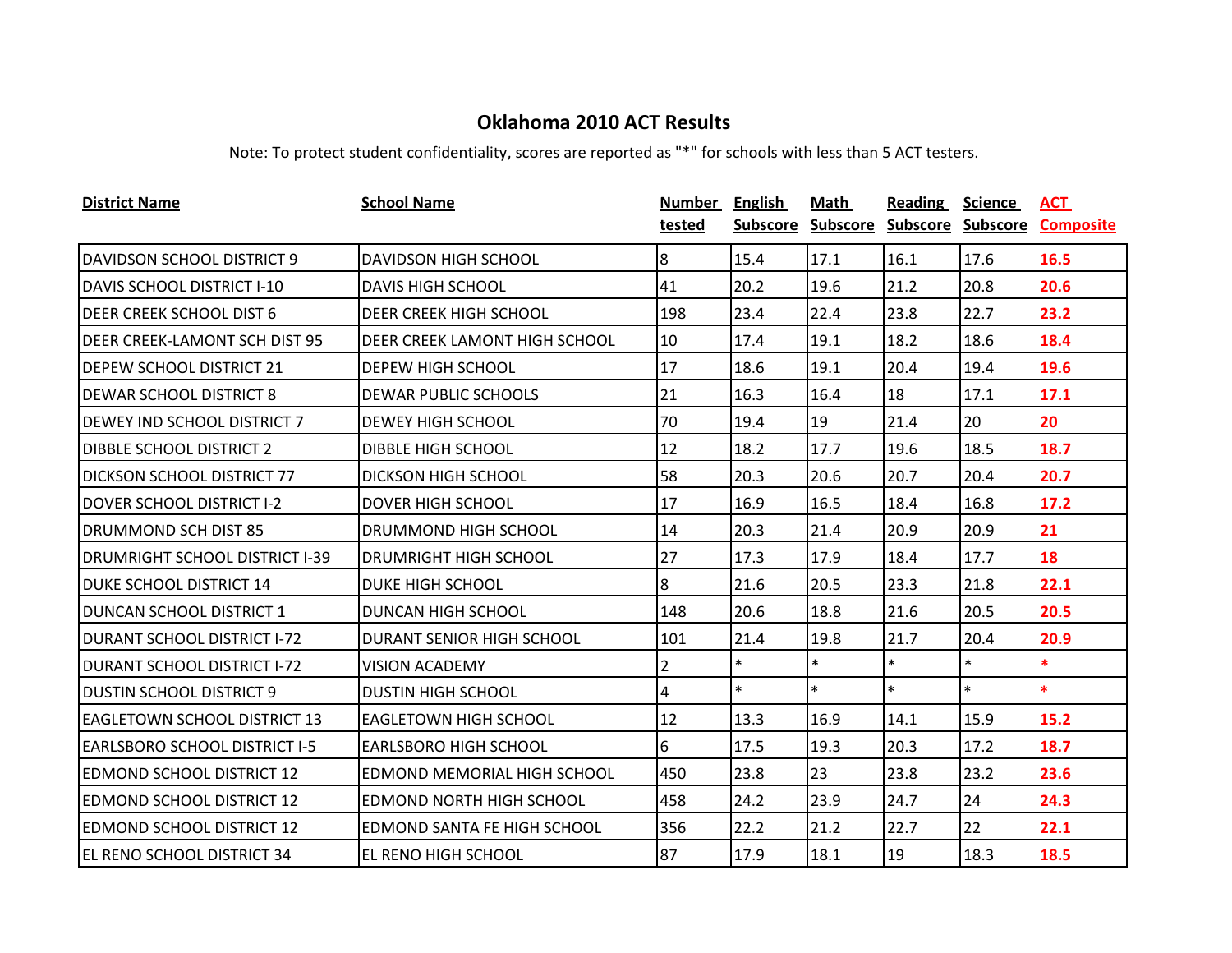| <b>District Name</b>                | <b>School Name</b>                  | <b>Number</b> | English         | Math            | <b>Reading</b>    | <b>Science</b> | <u>ACT</u>       |
|-------------------------------------|-------------------------------------|---------------|-----------------|-----------------|-------------------|----------------|------------------|
|                                     |                                     | tested        | <b>Subscore</b> | <b>Subscore</b> | Subscore Subscore |                | <b>Composite</b> |
| <b>ELDORADO SCHOOL DISTRICT 25</b>  | <b>ELDORADO HIGH SCHOOL</b>         | 5             | 17              | 16.6            | 17.8              | 16.8           | 17               |
| <b>ELGIN SCHOOL DISTRICT I-16</b>   | <b>ELGIN HIGH SCHOOL</b>            | 74            | 20.9            | 19.7            | 21.5              | 20.9           | 20.8             |
| <b>ELK CITY SCHOOL DISTRICT 6</b>   | <b>ELK CITY HIGH SCHOOL</b>         | 78            | 19.7            | 20              | 21.2              | 20.8           | 20.5             |
| <b>ELMORE CITY-PERNELL SD I-72</b>  | <b>ELMORE CITY-PERNELL HIGH SCH</b> | 15            | 20.7            | 20              | 22.4              | 19.9           | 20.9             |
| <b>EMPIRE SCHOOL DISTRICT 21</b>    | <b>EMPIRE HIGH SCHOOL</b>           | 15            | 20.1            | 18.1            | 22.3              | 19.1           | 20.1             |
| <b>ENID SCHOOL DISTRICT I-57</b>    | <b>ENID HIGH SCHOOL</b>             | 201           | 21              | 19.8            | 21.1              | 21             | 20.9             |
| <b>ERICK SCHOOL DISTRICT 51</b>     | <b>ERICK HIGH SCHOOL</b>            | 11            | 17.4            | 22.1            | 17.8              | 19.3           | 19.5             |
| EUFAULA SCHOOL DISTRICT 1           | EUFAULA HIGH SCHOOL                 | 51            | 22              | 19.2            | 22.4              | 21             | 21.3             |
| <b>FAIRLAND SCHOOL DISTRICT 31</b>  | <b>FAIRLAND HIGH SCHOOL</b>         | 24            | 16.9            | 18.3            | 17.4              | 18.3           | 17.8             |
| <b>FAIRVIEW SCHOOL DISTRICT 84</b>  | <b>FAIRVIEW HIGH SCHOOL</b>         | 40            | 22.7            | 22.3            | 23                | 22.6           | 22.9             |
| <b>FARGO SCHOOL DISTRICT 2</b>      | <b>FARGO HIGH SCHOOL</b>            | 10            | 17.9            | 17.1            | 18.8              | 18.6           | 18.3             |
| <b>FELT SCHOOL DISTRICT 10</b>      | <b>FELT PUBLIC SCHOOL</b>           | 3             | $\ast$          | $\ast$          | $\ast$            | $\ast$         | $\ast$           |
| FLETCHER SCHOOL DISTRICT I-009      | <b>FLETCHER HIGH SCHOOL</b>         | 27            | 20              | 19.3            | 20.3              | 19.8           | 20               |
| <b>FORGAN SCHOOL DISTRICT I-123</b> | <b>FORGAN HIGH SCHOOL</b>           | 7             | 18.7            | 18.6            | 20.4              | 17.9           | 19.1             |
| <b>FOX SCHOOL DISTRICT 74</b>       | FOX HIGH SCHOOL                     | 22            | 18              | 19.4            | 18.3              | 19.5           | 18.9             |
| <b>FOYIL SCHOOL DISTRICT 7</b>      | <b>FOYIL HIGH SCHOOL</b>            | 19            | 19.6            | 19.8            | 21.5              | 21.1           | 20.6             |
| <b>FREDERICK SCHOOL DIST I-158</b>  | <b>FREDERICK HIGH SCHOOL</b>        | 40            | 16.1            | 17.5            | 16.6              | 17.3           | 17               |
| FREEDOM SCHOOL DISTRICT I-6         | <b>FREEDOM HIGH SCHOOL</b>          | 4             | $\ast$          | $\ast$          | $\ast$            | $\ast$         | $\ast$           |
| <b>FRONTIER SCHOOL DISTRICT</b>     | <b>FRONTIER HIGH SCHOOL</b>         | 18            | 20.6            | 19.3            | 20.2              | 20.3           | 20.3             |
| FT COBB-BROXTON SD I-167            | <b>FORT COBB BROXTON SCHOOL</b>     | 21            | 18.9            | 18.2            | 20.2              | 20             | 19.4             |
| <b>FT GIBSON SCHOOL DISTRICT 3</b>  | FORT GIBSON HIGH SCHOOL             | 100           | 20.9            | 19.4            | 21.6              | 21.1           | 20.9             |
| FT SUPPLY SCHOOL DISTRICT I-5       | <b>FORT SUPPLY HIGH SCHOOL</b>      | 9             | 18.1            | 17.8            | 20.3              | 20.7           | 19.3             |
| FT TOWSON PUBLIC SCHOOL DIST        | FORT TOWSON HIGH SCHOOL             | 11            | 15.2            | 15.6            | 16.6              | 17.4           | 16.2             |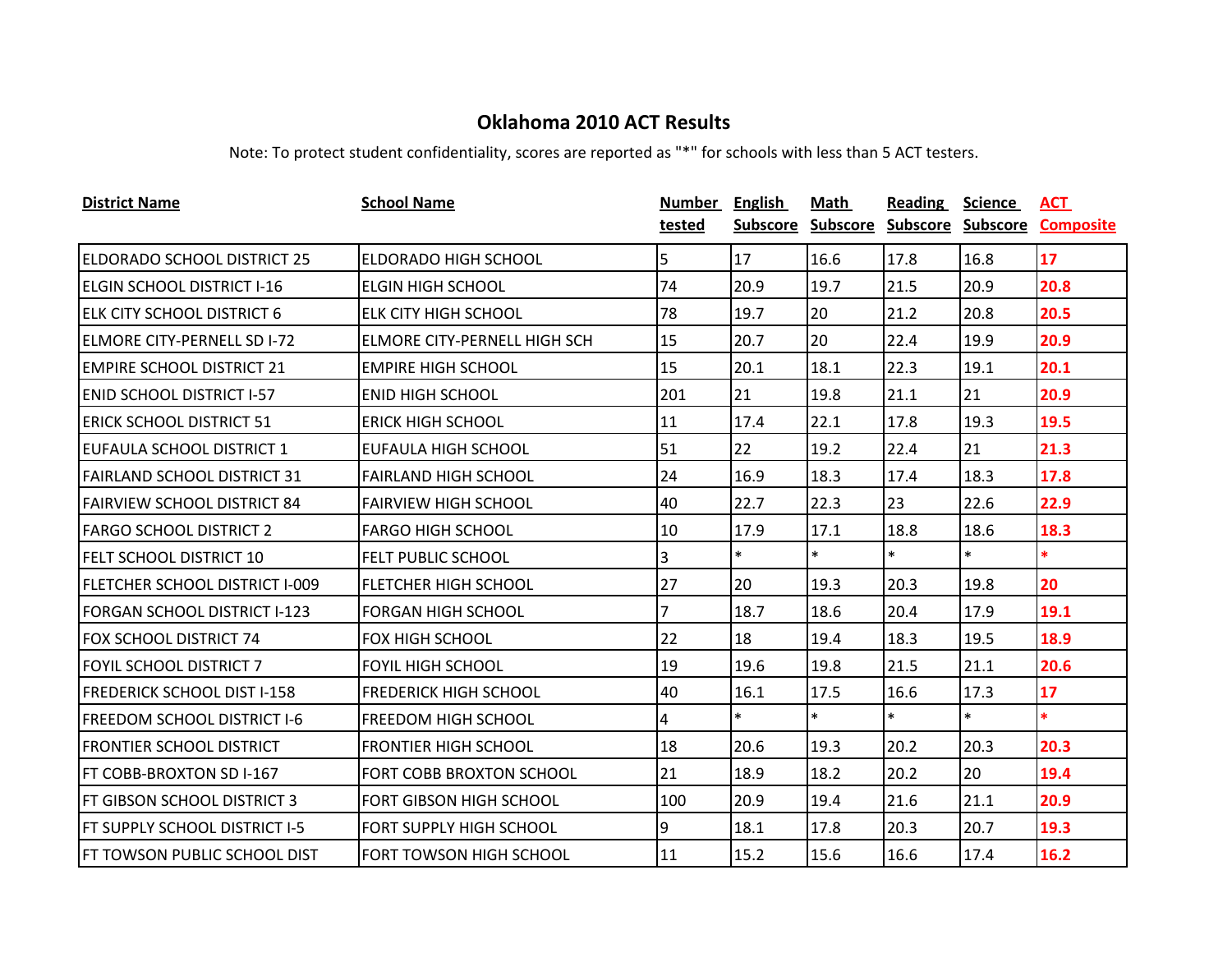| <b>District Name</b>                  | <b>School Name</b>                    | <b>Number</b> | <b>English</b> | <b>Math</b> | <b>Reading</b> | <b>Science</b> | <b>ACT</b>                                    |
|---------------------------------------|---------------------------------------|---------------|----------------|-------------|----------------|----------------|-----------------------------------------------|
|                                       |                                       | tested        |                |             |                |                | Subscore Subscore Subscore Subscore Composite |
| <b>GAGE SCHOOL DISTRICT 39</b>        | <b>GAGE HIGH SCHOOL</b>               | 2             | $\ast$         | $\ast$      | $\ast$         | $\ast$         | $\ast$                                        |
| <b>GANS SCHOOL DISTRICT I-4</b>       | <b>GANS HIGH SCHOOL</b>               | 28            | 15.9           | 17.2        | 18.5           | 17.9           | 17.4                                          |
| GARBER SCHOOL DIST I-47 1/2           | <b>GARBER HIGH SCHOOL</b>             | 20            | 21.5           | 21.9        | 21.4           | 21.8           | 21.8                                          |
| <b>GEARY SCHOOL DISTRICT I-80</b>     | <b>GEARY HIGH SCHOOL</b>              | 22            | 16.9           | 18.5        | 18.4           | 17.8           | 18                                            |
| <b>GERONIMO SCHOOL DISTRICT 100-4</b> | <b>GERONIMO PUBLIC SCHOOL</b>         | 14            | 21.6           | 18.8        | 21.9           | 20.9           | 20.9                                          |
| <b>GLENCOE SCHOOL DISTRICT I-101</b>  | <b>GLENCOE HIGH SCHOOL</b>            | 9             | 20.8           | 21.6        | 23.8           | 22.4           | 22.4                                          |
| <b>GLENPOOL SCHOOL DISTRICT I-13</b>  | <b>GLENPOOL HIGH SCHOOL</b>           | 110           | 18.9           | 18.6        | 19.2           | 19.8           | 19.2                                          |
| <b>GOODWELL SCHOOL DISTRICT 60</b>    | <b>GOODWELL HIGH SCHOOL</b>           | 14            | 17.4           | 19.6        | 18.6           | 18.5           | 18.6                                          |
| <b>GORE SCHOOL DISTRICT 6</b>         | <b>GORE HIGH SCHOOL</b>               | 39            | 17.6           | 17          | 18.5           | 18.4           | 18                                            |
| <b>GRACEMONT SCHOOL DISTRICT 86</b>   | <b>GRACEMONT HIGH SCHOOL</b>          | 7             | 19.9           | 18.1        | 20.4           | 18.7           | 19.3                                          |
| <b>GRAHAM SCHOOL DISTRICT 32</b>      | <b>GRAHAM PUBLIC SCHOOL</b>           | 2             | $\ast$         | $\ast$      | $\ast$         | $\ast$         | *.                                            |
| <b>GRANDFIELD SCHOOL DISTRICT 249</b> | <b>GRANDFIELD HIGH SCHOOL</b>         | 13            | 15.5           | 16.3        | 15.5           | 16.7           | 16.3                                          |
| <b>GRANITE SCHOOL DISTRICT 3</b>      | <b>GRANITE HIGH SCHOOL</b>            | 12            | 18.1           | 18.8        | 19.8           | 18.2           | 18.8                                          |
| <b>GREAT PLAINS AVT DISTRICT 9</b>    | <b>GREAT PLAINS TECHNOLOGY CENTER</b> | 4             | $\ast$         | $\ast$      | $\ast$         | $\ast$         | *.                                            |
| <b>GROVE SCHOOL DISTRICT 2</b>        | <b>GROVE HIGH SCHOOL</b>              | 100           | 20.7           | 19.8        | 21.4           | 21             | 20.9                                          |
| <b>GUTHRIE SCHOOL DISTRICT I-01</b>   | <b>GUTHRIE SENIOR HIGH SCHOOL</b>     | 121           | 19.4           | 19.3        | 20.5           | 19.8           | 19.9                                          |
| <b>GUYMON SCHOOL DISTRICT 8</b>       | <b>GUYMON SENIOR HIGH SCHOOL</b>      | 79            | 18.6           | 19.4        | 20.2           | 19.7           | 19.6                                          |
| <b>HAILEYVILLE SCHOOL DISTRICT 11</b> | <b>HAILEYVILLE HIGH SCHOOL</b>        | 17            | 16.2           | 16.5        | 17.5           | 17.4           | 16.9                                          |
| <b>HAMMON SCHOOL DISTRICT 66</b>      | <b>HAMMON HIGH SCHOOL</b>             | 15            | 18.8           | 18.3        | 19.7           | 18.6           | 18.9                                          |
| HANNA SCHOOL DISTRICT 64              | <b>HANNA HIGH SCHOOL</b>              | 3             | $\ast$         | $\ast$      | $\ast$         | $\ast$         | $\ast$                                        |
| <b>HARDESTY SCHOOL DISTRICT 15</b>    | <b>HARDESTY HIGH SCHOOL</b>           | 10            | 17             | 17.4        | 19             | 19.2           | 18.3                                          |
| <b>HARRAH SCHOOL DISTRICT 7</b>       | <b>HARRAH HIGH SCHOOL</b>             | 107           | 18.7           | 19.3        | 20.4           | 19.9           | 19.7                                          |
| IHARTSHORNE SCHOOL DISTRICT 1         | <b>HARTSHORNE SENIOR HIGH SCHOOL</b>  | 21            | 21.6           | 19.6        | 22             | 21.3           | 21.1                                          |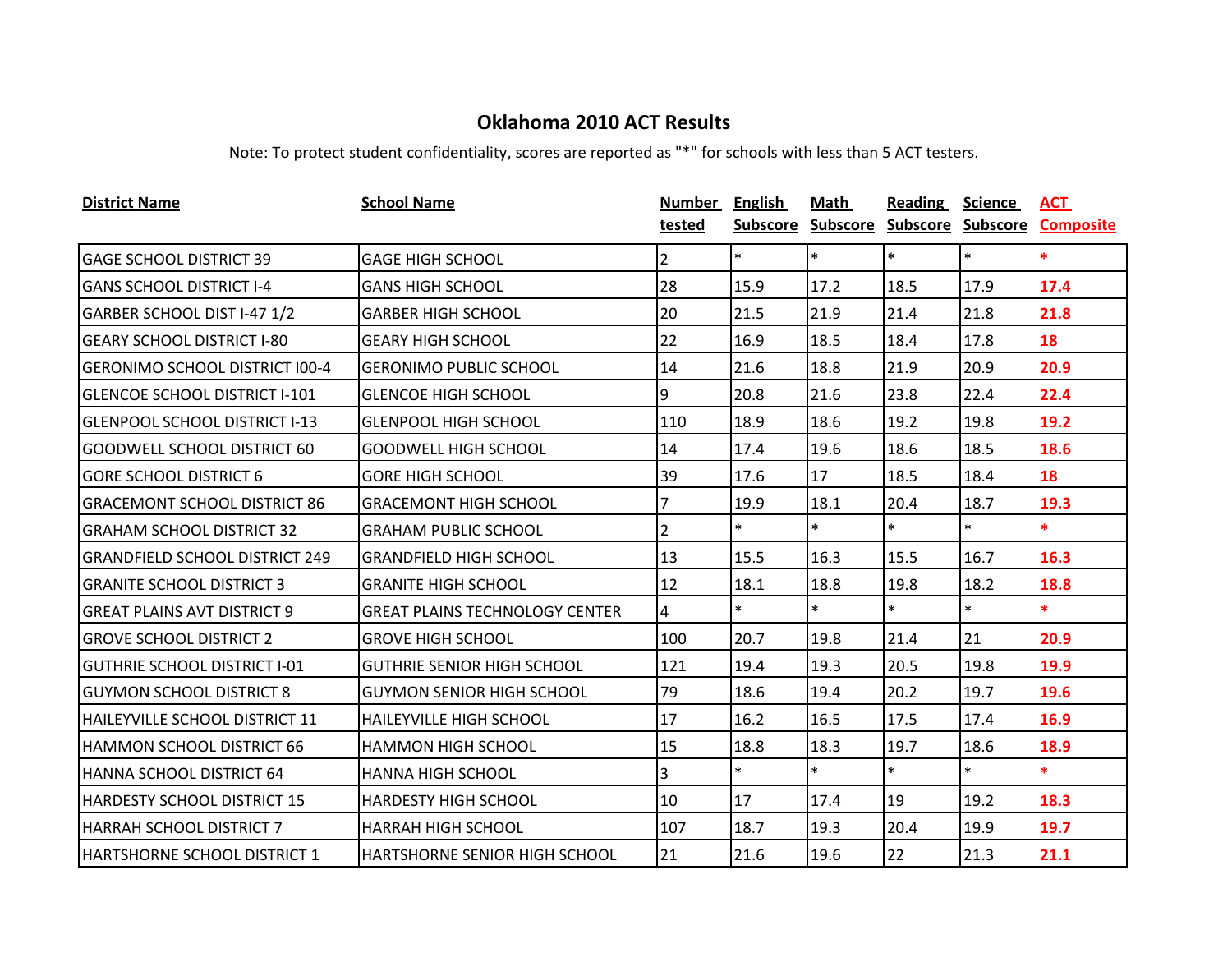| <b>District Name</b>                | <b>School Name</b>                   | Number       | <b>English</b>  | Math            | <b>Reading</b>    | <b>Science</b> | <b>ACT</b>       |
|-------------------------------------|--------------------------------------|--------------|-----------------|-----------------|-------------------|----------------|------------------|
|                                     |                                      | tested       | <b>Subscore</b> | <b>Subscore</b> | Subscore Subscore |                | <b>Composite</b> |
| <b>HASKELL SCHOOL DISTRICT 2</b>    | <b>HASKELL HIGH SCHOOL</b>           | 26           | 17.5            | 17.5            | 18.7              | 18.9           | 18.2             |
| HAWORTH SCHOOL DISTRICT 6           | <b>HAWORTH HIGH SCHOOL</b>           | 31           | 17.5            | 17.1            | 19.7              | 18.8           | 18.5             |
| <b>HEALDTON SCHOOL DISTRICT 55</b>  | <b>HEALDTON HIGH SCHOOL</b>          | 27           | 20.4            | 19.4            | 21.7              | 20.3           | 20.6             |
| <b>HEAVENER SCHOOL DISTRICT I-3</b> | <b>HEAVENER SENIOR HIGH SCHOOL</b>   | 46           | 17.9            | 17.1            | 19.8              | 17.5           | 18.2             |
| <b>HENNESSEY SCHOOL DISTRICT 16</b> | <b>HENNESSEY HIGH SCHOOL</b>         | 37           | 18              | 18.3            | 18.8              | 18.6           | 18.6             |
| HENRYETTA SCHOOL DIST I-002         | HENRYETTA SENIOR HIGH SCHOOL         | 34           | 20.9            | 19.1            | 22                | 20.6           | 20.8             |
| HILLDALE SCHOOL DISTRICT 29         | HILLDALE HIGH SCHOOL                 | 94           | 20.2            | 19              | 21.1              | 20.2           | 20.3             |
| HINTON SCHOOL DISTRICT 161          | <b>HINTON HIGH SCHOOL</b>            | 24           | 17.9            | 18.3            | 19.5              | 20.3           | 19.1             |
| <b>HOBART SCHOOL DISTRICT 1</b>     | <b>HOBART HIGH SCHOOL</b>            | 34           | 17.7            | 18              | 19.3              | 19.1           | 18.7             |
| <b>HOLDENVILLE SCHOOL DIST I-35</b> | <b>HOLDENVILLE HIGH SCHOOL</b>       | 40           | 18.2            | 18.5            | 19.8              | 18.5           | 18.9             |
| <b>HOLLIS SCHOOL DISTRICT 66</b>    | <b>HOLLIS HIGH SCHOOL</b>            | 36           | 19.7            | 18.8            | 20.3              | 19.2           | 19.5             |
| <b>HOMINY SCHOOL DISTRICT 38</b>    | <b>HOMINY HIGH SCHOOL</b>            | 25           | 18.2            | 19              | 20.4              | 20.2           | 19.5             |
| <b>HOOKER SCHOOL DISTRICT 23</b>    | <b>HOOKER HIGH SCHOOL</b>            | 27           | 17.6            | 18.6            | 18.2              | 19.2           | 18.5             |
| HOWE IND SCHOOL DIST 67             | <b>HOWE HIGH SCHOOL</b>              | 21           | 14.1            | 16              | 15.9              | 16             | 15.6             |
| HUGO SCHOOL DISTRICT I-39           | <b>CHOCTAW CO CTR ALTER PROGRESS</b> | $\mathbf{1}$ | $\ast$          | $\ast$          | $\ast$            | $\ast$         | *.               |
| HUGO SCHOOL DISTRICT I-39           | HUGO SENIOR HIGH SCHOOL              | 59           | 17.4            | 17.3            | 17.8              | 18.3           | 17.8             |
| <b>HULBERT SCHOOL DISTRICT 16</b>   | <b>HULBERT HIGH SCHOOL</b>           | 22           | 15.7            | 16.6            | 19.1              | 18             | 17.4             |
| HYDRO-EAKLY SCHOOL DIST 1           | <b>HYDRO-EAKLY HIGH SCHOOL</b>       | 19           | 18.3            | 16.8            | 19                | 19.2           | 18.4             |
| <b>IDABEL SCHOOL DISTRICT 5</b>     | <b>IDABEL HIGH SCHOOL</b>            | 60           | 18.3            | 18.3            | 19.4              | 18.9           | 18.8             |
| INDIAHOMA SCHOOL DISTRICT 2         | INDIAHOMA PUBLIC SCHOOL              | 8            | 21.6            | 21.5            | 21.3              | 21.9           | 21.8             |
| <b>INDIANOLA SCHOOL DISTRICT 25</b> | <b>INDIANOLA HIGH SCHOOL</b>         | 30           | 18.6            | 17.1            | 19.8              | 19.8           | 18.9             |
| <b>INOLA SCHOOL DISTRICT 5</b>      | <b>INOLA HIGH SCHOOL</b>             | 66           | 20.3            | 19              | 20.8              | 20.5           | 20.3             |
| JAY SCHOOL DISTRICT 1               | <b>JAY HIGH SCHOOL</b>               | 76           | 18              | 17.3            | 19.5              | 18.8           | 18.6             |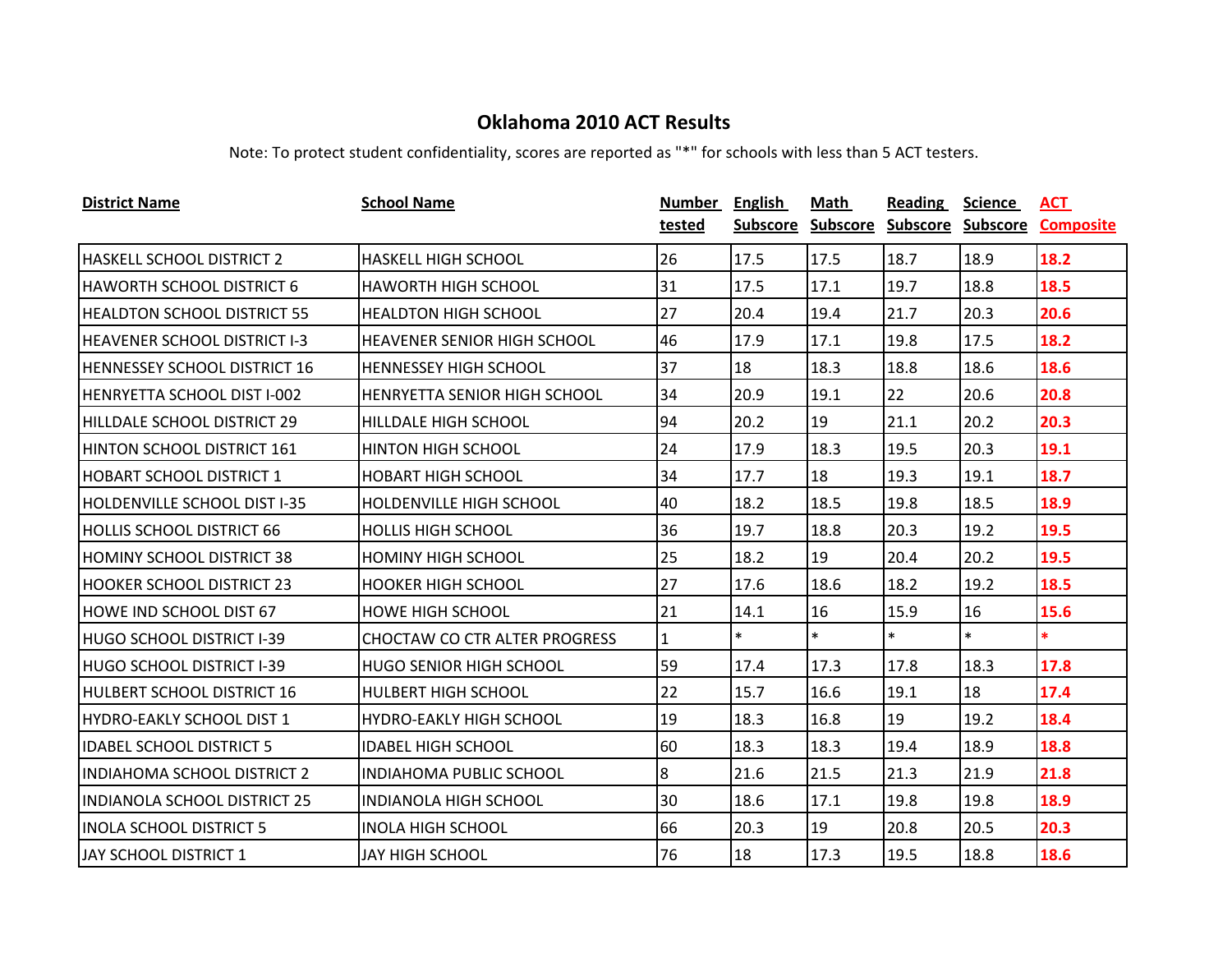| <b>District Name</b>                 | <b>School Name</b>                   | Number | <b>English</b>  | Math            | <b>Reading</b>    | <b>Science</b> | <u>ACT</u>       |
|--------------------------------------|--------------------------------------|--------|-----------------|-----------------|-------------------|----------------|------------------|
|                                      |                                      | tested | <b>Subscore</b> | <b>Subscore</b> | Subscore Subscore |                | <b>Composite</b> |
| JENKS SCHOOL DISTRICT 5              | JENKS HIGH SCHOOL                    | 512    | 23.5            | 23.4            | 24.2              | 23.1           | 23.7             |
| JONES SCHOOL DISTRICT I*             | JONES HIGH SCHOOL                    | 50     | 20.8            | 19.9            | 22.3              | 21.7           | 21.3             |
| KANSAS SCHOOL DISTRICT               | <b>KANSAS HIGH SCHOOL</b>            | 40     | 17.8            | 18.5            | 19.7              | 19.7           | 19.1             |
| <b>KELLYVILLE SCHOOL DISTRICT 31</b> | KELLYVILLE HIGH SCHOOL               | 40     | 17              | 17.2            | 19.5              | 17.7           | 18               |
| <b>KEOTA SCHOOL DISTRICT 43</b>      | <b>KEOTA HIGH SCHOOL</b>             | 18     | 16.7            | 17.9            | 17.7              | 17.1           | 17.4             |
| <b>KETCHUM SCHOOL DISTRICT I-6</b>   | <b>KETCHUM HIGH SCHOOL</b>           | 25     | 18.5            | 18.2            | 20.7              | 19.7           | 19.4             |
| <b>KEYES SCHOOL DISTRICT I-11</b>    | <b>KEYES HIGH SCHOOL</b>             | 5      | 16.6            | 16.2            | 21                | 19.2           | 18.4             |
| <b>KEYS SCHOOL DISTRICT 6</b>        | <b>KEYS HIGH SCHOOL</b>              | 57     | 18.4            | 18.2            | 19.9              | 19             | 19               |
| KIEFER SCHOOL DISTRICT 18            | <b>KIEFER HIGH SCHOOL</b>            | 14     | 17.8            | 17.7            | 20.7              | 18.2           | 18.6             |
| KINGFISHER SCHOOL DISTRICT I-7       | KINGFISHER HIGH SCHOOL               | 64     | 22.4            | 22.4            | 22.4              | 23             | 22.7             |
| KINGSTON SCHOOL DISTRICT 3           | KINGSTON HIGH SCHOOL                 | 33     | 17.8            | 16.8            | 19.3              | 18.8           | 18.4             |
| KINTA SCHOOL DISTRICT 13             | <b>KINTA HIGH SCHOOL</b>             | 9      | 16.8            | 16.2            | 18                | 18             | 17.2             |
| KIOWA IND SCHOOL DIST                | KIOWA HIGH SCHOOL                    | 9      | 22.1            | 20.6            | 22.3              | 22.1           | 22               |
| KONAWA SCHOOL DISTRICT 4             | <b>KONAWA HIGH SCHOOL</b>            | 36     | 19.3            | 19.5            | 20.4              | 19.7           | 19.9             |
| <b>KREMLIN-HILLSDALE SD I-18</b>     | <b>KREMLIN-HILLSDALE HIGH SCHOOL</b> | 14     | 22.1            | 22.4            | 23.5              | 23.1           | 22.9             |
| LATTA SCHOOL DISTRICT 24             | LATTA HIGH SCHOOL                    | 36     | 20.7            | 20.6            | 21.1              | 20.5           | 21               |
| LAVERNE SCHOOL DISTRICT              | <b>LAVERNE SENIOR HIGH SCHOOL</b>    | 26     | 18              | 19.5            | 20.8              | 19.8           | 19.7             |
| LAWTON IND SCHOOL DISTRICT 8         | <b>EISENHOWER SENIOR HIGH SCHOOL</b> | 227    | 19.4            | 19.1            | 20.1              | 19.8           | 19.7             |
| <b>LAWTON IND SCHOOL DISTRICT 8</b>  | <b>GATEWAY SUCCESS CENTER</b>        | 3      | $\ast$          | $\ast$          | $\ast$            | $\ast$         | $\ast$           |
| LAWTON IND SCHOOL DISTRICT 8         | <b>LAWTON HIGH SCHOOL</b>            | 179    | 19.3            | 18.8            | 20.4              | 19.5           | 19.7             |
| <b>LAWTON IND SCHOOL DISTRICT 8</b>  | <b>MACARTHUR HIGH SCHOOL</b>         | 202    | 20.3            | 20              | 20.6              | 20.2           | 20.4             |
| LEEDEY SCHOOL DISTRICT 3             | <b>LEEDEY HIGH SCHOOL</b>            | 12     | 17.4            | 18.8            | 20.2              | 18.8           | 19               |
| LEFLORE SCHOOL DISTRICT 16           | LEFLORE SENIOR HIGH SCHOOL           | 11     | 14.3            | 16.4            | 16.9              | 14.2           | 15.6             |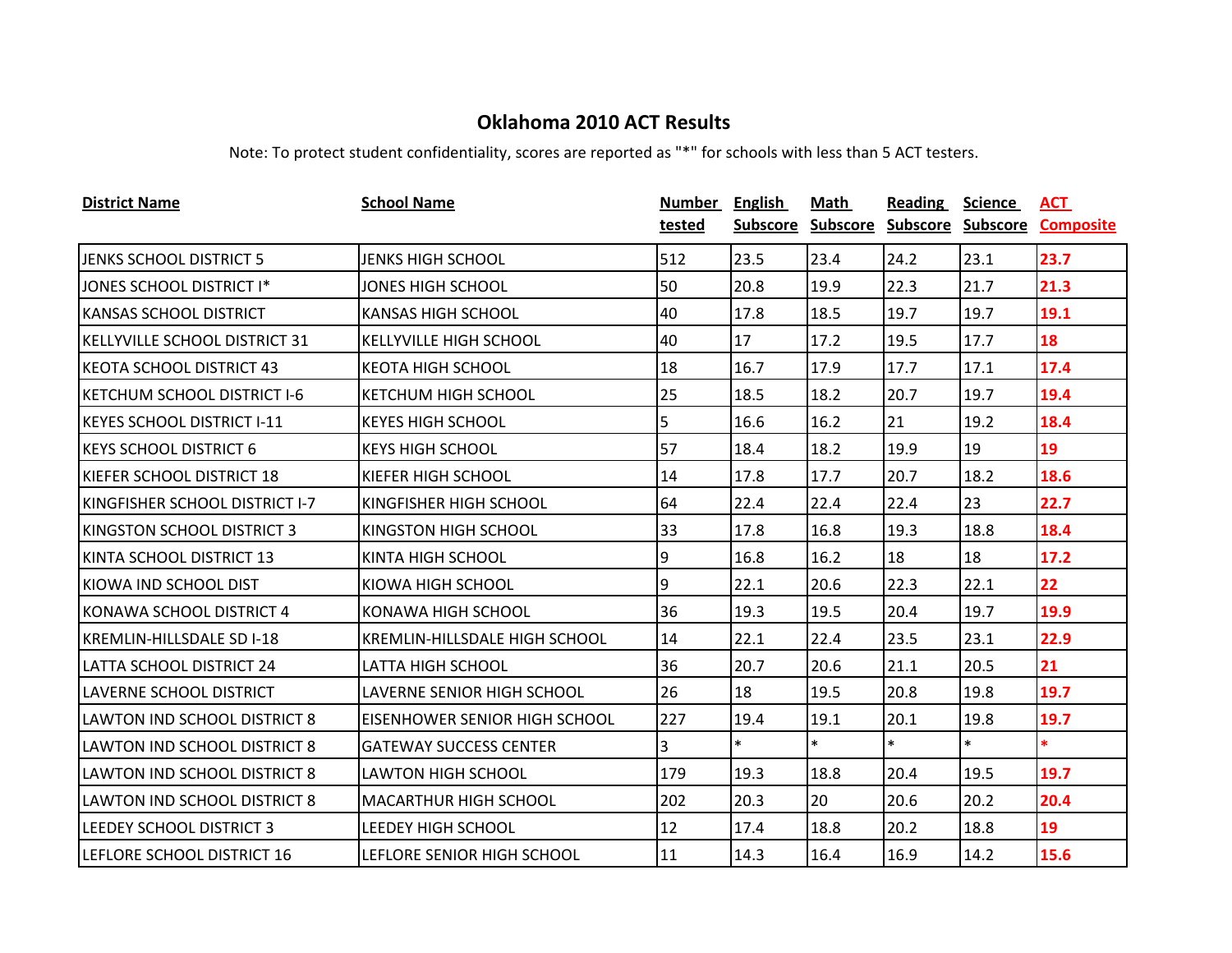| <b>District Name</b>                 | <b>School Name</b>                 | Number | <b>English</b>  | Math            | <b>Reading</b>    | <b>Science</b> | <u>ACT</u>       |
|--------------------------------------|------------------------------------|--------|-----------------|-----------------|-------------------|----------------|------------------|
|                                      |                                    | tested | <b>Subscore</b> | <b>Subscore</b> | Subscore Subscore |                | <b>Composite</b> |
| <b>LEXINGTON SCH DIST 57</b>         | <b>LEXINGTON HIGH SCHOOL</b>       | 41     | 20.6            | 19.3            | 21                | 21.4           | 20.7             |
| <b>LIBERTY SCHOOL DISTRICT 14</b>    | <b>LIBERTY HIGH SCHOOL</b>         | 30     | 17.5            | 17.7            | 19.1              | 19.5           | 18.6             |
| LINDSAY SCHOOL DISTRICT 9            | LINDSAY HIGH SCHOOL                | 49     | 19.5            | 19.9            | 20.4              | 20.7           | 20.3             |
| LITTLE AXE SCHOOL DISTRICT           | LITTLE AXE HIGH SCHOOL             | 35     | 20.5            | 19.1            | 22.1              | 21.1           | 20.9             |
| <b>LOCUST GROVE SCHOOL DIST I-17</b> | LOCUST GROVE HIGH SCHOOL           | 59     | 19              | 19.1            | 19.5              | 20             | 19.5             |
| LOMEGA SCHOOL DISTRICT 3             | LOMEGA HIGH SCHOOL                 | 13     | 16.7            | 19.2            | 18.9              | 18.5           | 18.3             |
| LONE GROVE SCHOOL DISTRICT 32        | LONE GROVE HIGH SCHOOL             | 51     | 20.2            | 20.5            | 20.9              | 20.3           | 20.6             |
| LONE WOLF SCHOOL DISTRICT 2          | LONE WOLF HIGH SCHOOL              | 8      | 18.5            | 19              | 17.1              | 18.9           | 18.3             |
| LOOKEBA-SICKLES SCH DIST I-12        | LOOKEBA SICKLES HIGH SCHOOL        | 15     | 18.3            | 16.8            | 19.9              | 19.5           | 18.7             |
| <b>LUTHER SCHOOL DISTRICT I-3</b>    | LUTHER HIGH SCHOOL                 | 36     | 19.8            | 19              | 21.6              | 20.2           | 20.3             |
| <b>MACOMB SCHOOL DISTRICT 4</b>      | <b>MACOMB HIGH SCHOOL</b>          | 13     | 16              | 16.1            | 16.4              | 17.9           | 16.5             |
| <b>MADILL SCHOOL DISTRICT 2</b>      | <b>MADILL HIGH SCHOOL</b>          | 63     | 17.2            | 17.6            | 18.8              | 18.6           | 18.1             |
| <b>MANGUM SCHOOL DISTRICT</b>        | <b>MANGUM HIGH SCHOOL</b>          | 19     | 18.4            | 19.4            | 19.4              | 20.5           | 19.6             |
| <b>MANNFORD SCHOOL DISTRICT 3</b>    | <b>MANNFORD HIGH SCHOOL</b>        | 60     | 21.3            | 19.3            | 22.7              | 20.8           | 21.2             |
| MARIETTA SCHOOL DISTRICT 16          | <b>MARIETTA HIGH SCHOOL</b>        | 39     | 20.3            | 18.5            | 20.8              | 19.7           | 20               |
| IMARLOW SCHOOL DISTRICT 3            | <b>MARLOW HIGH SCHOOL</b>          | 53     | 19.8            | 18.6            | 20.7              | 19.2           | 19.7             |
| <b>MASON SCHOOL DISTRICT 2</b>       | <b>MASON PUBLIC SCHOOL</b>         | 12     | 18.9            | 18.4            | 19.8              | 20.8           | 19.5             |
| MAUD SCHOOL DISTRICT I-117           | MAUD HIGH SCHOOL                   | 12     | 18.4            | 17.8            | 21                | 18.8           | 19.1             |
| <b>MAYSVILLE SCHOOL DISTRICT 7</b>   | <b>MAYSVILLE JR SR HIGH SCHOOL</b> | 18     | 18              | 18.6            | 20.7              | 21.8           | 19.9             |
| MCALESTER SCHOOL DISTRICT I-80       | MCALESTER HIGH SCHOOL              | 144    | 21.9            | 20.2            | 21.2              | 21.1           | 21.2             |
| MCCURTAIN SCHOOL DISTRICT 37         | <b>MCCURTAIN HIGH SCHOOL</b>       | 8      | 17.1            | 19.8            | 18.5              | 20.3           | 18.9             |
| IMCLOUD SCHOOL DISTRICT              | IMCLOUD HIGH SCHOOL                | 70     | 20              | 20.6            | 21.2              | 21.5           | 20.9             |
| MEDFORD SCHOOL DISTRICT I-54         | <b>MEDFORD HIGH SCHOOL</b>         | 14     | 19              | 20.6            | 19.9              | 19.4           | 20               |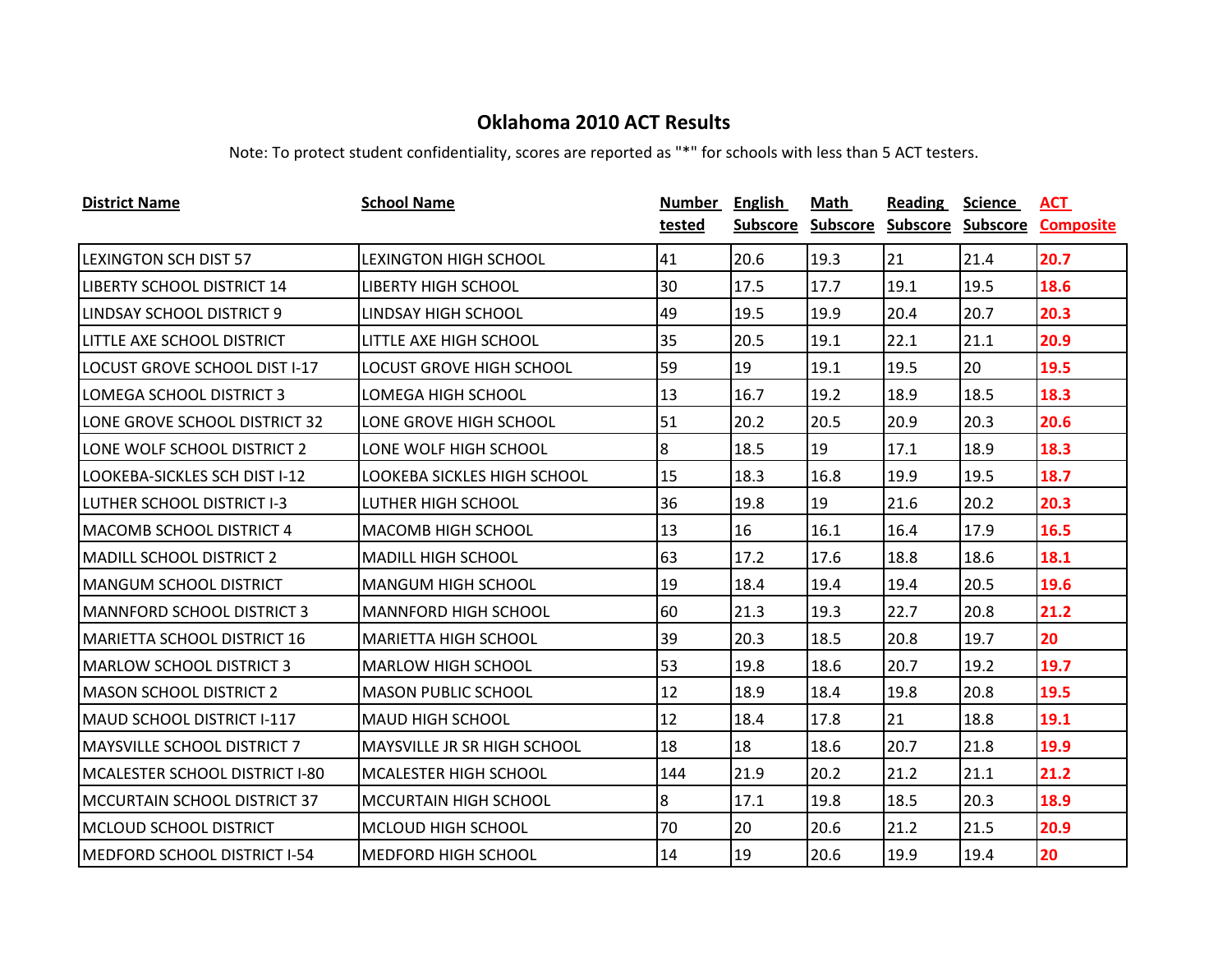| <b>District Name</b>                  | <b>School Name</b>              | Number | <b>English</b> | Math              | <b>Reading</b>    | <b>Science</b> | ACT              |
|---------------------------------------|---------------------------------|--------|----------------|-------------------|-------------------|----------------|------------------|
|                                       |                                 | tested |                | Subscore Subscore | Subscore Subscore |                | <b>Composite</b> |
| MEEKER SCHOOL DISTRICT I*5            | <b>MEEKER HIGH SCHOOL</b>       | 30     | 19.3           | 18.4              | 20.3              | 19.9           | 19.6             |
| <b>MERRITT SCHOOL DISTRICT 2</b>      | <b>MERRITT HIGH SCHOOL</b>      | 23     | 18.8           | 20.7              | 19.3              | 20.8           | 20               |
| IMETRO AREA TECH CENTERS SD 22        | <b>METRO TECHNOLOGY CENTER</b>  | 4      | $\ast$         | $\ast$            | $\ast$            | $\ast$         | $\ast$           |
| MIAMI SCHOOL DISTRICT 23              | <b>MIAMI HIGH SCHOOL</b>        | 89     | 22.7           | 20.8              | 22.7              | 22             | 22.2             |
| <b>MIDWAY SCHOOL DISTRICT I-27</b>    | <b>MIDWAY HIGH SCHOOL</b>       | 8      | 17.9           | 20.1              | 21.4              | 21.4           | 20.3             |
| MIDWEST CITY-DEL CITY SCH DIST        | CARL ALBERT SENIOR HIGH SCHOOL  | 171    | 22.5           | 21.5              | 22.8              | 22.1           | 22.4             |
| MIDWEST CITY-DEL CITY SCH DIST        | DEL CITY HIGH SCHOOL            | 166    | 18.6           | 18.7              | 19.7              | 19.2           | 19.2             |
| MIDWEST CITY-DEL CITY SCH DIST        | MID-DEL ALTERNATIVE ACAD        | 11     | 15.5           | 15.5              | 18.4              | 17.2           | 16.7             |
| <b>MIDWEST CITY-DEL CITY SCH DIST</b> | <b>MIDWEST CITY HIGH SCHOOL</b> | 182    | 19.4           | 19.2              | 20                | 19.9           | 19.7             |
| MILBURN SCHOOL DISTRICT I-029         | <b>MILBURN HIGH SCHOOL</b>      | 11     | 14.3           | 15.4              | 16.6              | 16.5           | 15.9             |
| MILL CREEK SCHOOL DISTRICT 2          | <b>MILL CREEK HIGH SCHOOL</b>   | 8      | 17.8           | 16.9              | 16                | 16.5           | 17               |
| MILLWOOD SCHOOL DISTRICT IO 37        | MILLWOOD HIGH SCHOOL            | 28     | 14.7           | 15.7              | 15.9              | 17.4           | 16               |
| MINCO SCHOOL DISTRICT I-2             | <b>MINCO HIGH SCHOOL</b>        | 32     | 20.8           | 20.5              | 22.1              | 22.2           | 21.5             |
| <b>MOORE SCHOOL DISTRICT I-2</b>      | <b>MOORE HIGH SCHOOL</b>        | 286    | 21.6           | 20.8              | 22.2              | 21.7           | 21.7             |
| <b>MOORE SCHOOL DISTRICT I-2</b>      | <b>SOUTHMOORE HIGH SCHOOL</b>   | 232    | 20.5           | 20.2              | 21.4              | 21.3           | 21               |
| <b>MOORE SCHOOL DISTRICT I-2</b>      | <b>WESTMOORE HIGH SCHOOL</b>    | 357    | 22.1           | 21.9              | 22.1              | 22.3           | 22.2             |
| <b>MOORELAND SCHOOL DISTRICT 2</b>    | <b>MOORELAND HIGH SCHOOL</b>    | 17     | 18.5           | 18.8              | 19.2              | 20             | 19.2             |
| MORRIS PUBLIC SCHOOLS 56 I-003        | MORRIS HIGH SCHOOL              | 56     | 19.6           | 18.4              | 20.4              | 20             | 19.7             |
| <b>MORRISON SCHOOL DISTRICT 6</b>     | <b>MORRISON HIGH SCHOOL</b>     | 23     | 17.7           | 19.8              | 19.4              | 19             | 19               |
| <b>IMOSS SCHOOL DISTRICT 1</b>        | <b>MOSS HIGH SCHOOL</b>         | 13     | 17.5           | 16.3              | 18.3              | 17.9           | 17.5             |
| <b>MOUNDS SCHOOL DISTRICT 5</b>       | <b>MOUNDS HIGH SCHOOL</b>       | 24     | 18.6           | 18.1              | 20.8              | 19             | 19.3             |
| IMOUNTAIN VIEW-GOTEBO SD I-3          | MOUNTAIN VIEW-GOTEBO PUB SCH    | 20     | 18.6           | 18.8              | 18.6              | 19.9           | 19.2             |
| <b>MOYERS SCHOOL DISTRICT 22</b>      | <b>MOYERS PUBLIC SCHOOL</b>     | 14     | 13.5           | 15.2              | 16                | 16.1           | 15.4             |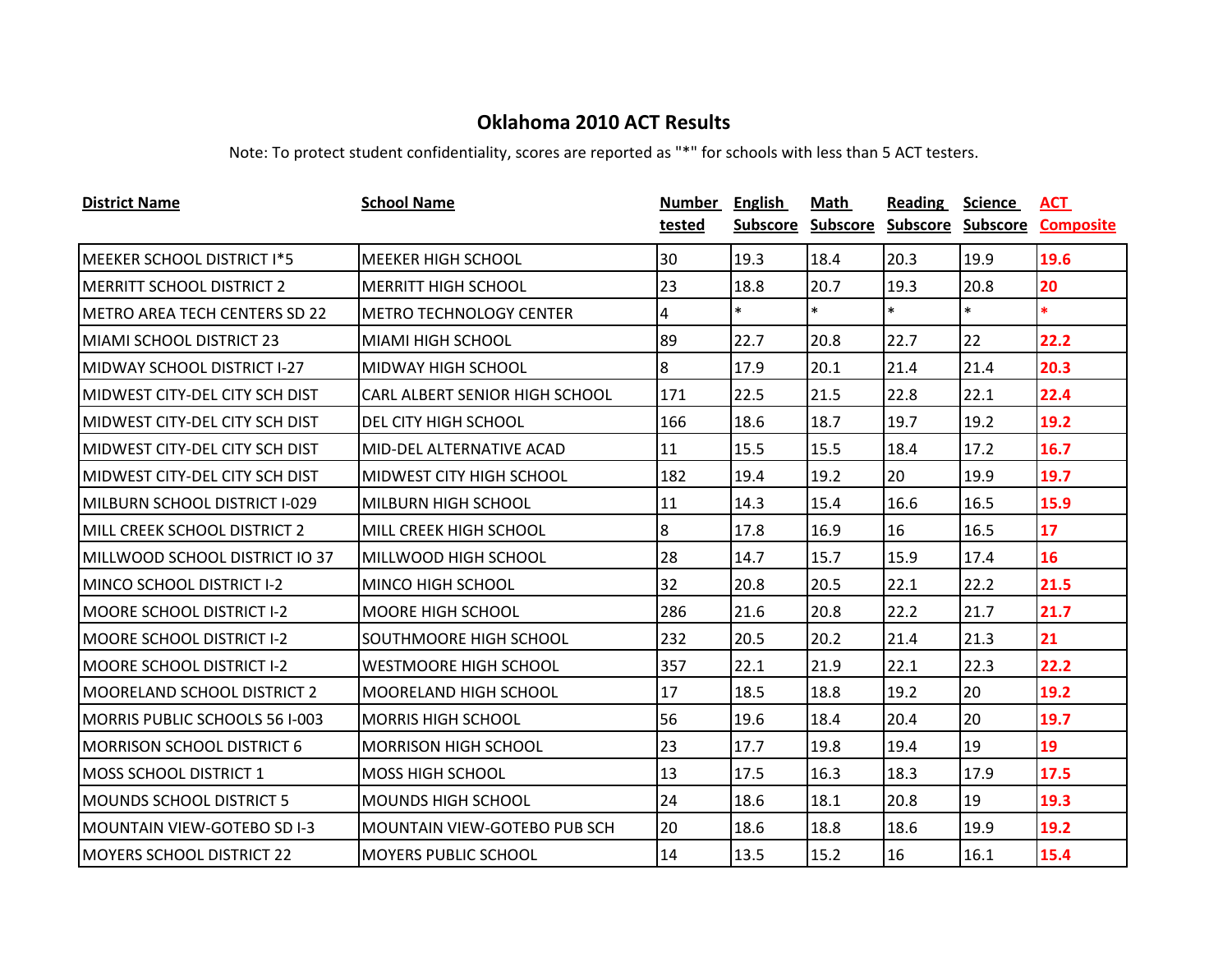| <b>District Name</b>                 | <b>School Name</b>                  | Number | <b>English</b> | Math   | <b>Reading</b>                      | <b>Science</b> | ACT              |
|--------------------------------------|-------------------------------------|--------|----------------|--------|-------------------------------------|----------------|------------------|
|                                      |                                     | tested |                |        | Subscore Subscore Subscore Subscore |                | <b>Composite</b> |
| <b>MULDROW PUBLIC SCHOOLS</b>        | <b>MULDROW SENIOR HIGH SCHOOL</b>   | 90     | 20.9           | 19.6   | 22.1                                | 21             | 21               |
| MULHALL ORLANDO SCHOOL DIST 3        | MULHALL-ORLANDO HIGH SCHOOL         | 12     | 21.9           | 21.5   | 21.8                                | 22.4           | 22.1             |
| IMUSKOGEE SCHOOL DISTRICT 20         | <b>MUSKOGEE HIGH SCHOOL</b>         | 170    | 19.1           | 18.4   | 20.1                                | 19.5           | 19.4             |
| MUSTANG SCHOOL DISTRICT I-69         | <b>MUSTANG HIGH SCHOOL</b>          | 337    | 21.3           | 20.2   | 22.3                                | 21.6           | 21.5             |
| <b>NAVAJO SCHOOL DISTRICT I-1</b>    | <b>NAVAJO HIGH SCHOOL</b>           | 33     | 21.8           | 21     | 22.8                                | 20.8           | 21.7             |
| NEW LIMA SCHOOL DISTRICT 6           | NEW LIMA HIGH SCHOOL                | 21     | 15.7           | 18.3   | 16.2                                | 17.9           | 17.1             |
| NEWCASTLE SCHOOL DISTRICT 1          | <b>NEWCASTLE HIGH SCHOOL</b>        | 63     | 19.9           | 19.3   | 20.2                                | 20.2           | 20               |
| <b>NEWKIRK SCHOOL DISTRICT 29</b>    | <b>NEWKIRK HIGH SCHOOL</b>          | 32     | 19.7           | 18.7   | 21.5                                | 19.6           | 20.1             |
| NINNEKAH SCHOOL DISTRICT 51          | NINNEKAH HIGH SCHOOL                | 22     | 16.9           | 17     | 18.7                                | 18.4           | 17.9             |
| <b>NOBLE INDEPENDENT SCH DIST 40</b> | <b>NOBLE HIGH SCHOOL</b>            | 128    | 20.7           | 18.6   | 21.4                                | 20.4           | 20.4             |
| NORMAN IND SCH DIST 29               | NORMAN HIGH SCHOOL                  | 253    | 23.8           | 21.4   | 23.5                                | 22.3           | 22.9             |
| <b>NORMAN IND SCH DIST 29</b>        | NORMAN NORTH HIGH SCHOOL            | 317    | 23.9           | 23.3   | 24.8                                | 23.6           | 24               |
| NOWATA SCHOOL DISTRICT I-40          | NOWATA SENIOR HIGH SCHOOL           | 39     | 17.8           | 17.5   | 18.4                                | 18.9           | 18.3             |
| O T AUTRY AVT DISTRICT 15            | O T AUTRY AREA VOC TECH CTR         | 1      | $\ast$         | $\ast$ | $\ast$                              | $\ast$         | $\ast$           |
| OAKS MISSION SCH DIST I-5            | <b>OAKS MISSION HIGH SCHOOL</b>     | 11     | 15.7           | 15.8   | 19.1                                | 16             | 16.7             |
| <b>OILTON SCHOOL DISTRICT I-20</b>   | OILTON HIGH SCHOOL                  | 22     | 19.1           | 20     | 21.5                                | 19.5           | 20.1             |
| <b>OKARCHE SCHOOL DISTRICT 105</b>   | <b>OKARCHE HIGH SCHOOL</b>          | 25     | 22.2           | 23     | 22.6                                | 21.6           | 22.5             |
| IOKAY SCHOOL DISTRICT 1              | OKAY HIGH SCHOOL                    | 10     | 20.2           | 16.7   | 23.2                                | 20.3           | 20.3             |
| OKEENE SCHOOL DISTRICT 09            | OKEENE HIGH SCHOOL                  | 17     | 21.8           | 20.7   | 21.9                                | 21.9           | 21.6             |
| <b>OKEMAH SCHOOL DISTRICT 26</b>     | OKEMAH SENIOR HIGH SCHOOL           | 37     | 18.4           | 17.6   | 20                                  | 19.1           | 18.9             |
| <b>OKLAHOMA CITY SCHOOL DIST</b>     | <b>ASTEC CHARTER SCHOOL</b>         | 63     | 20             | 19.5   | 21.2                                | 20.6           | 20.4             |
| IOKLAHOMA CITY SCHOOL DIST           | <b>CAPITOL HILL HIGH SCHOOL</b>     | 37     | 13.1           | 16.4   | 15.1                                | 17.1           | 15.6             |
| IOKLAHOMA CITY SCHOOL DIST           | <b>CLASSEN SCH ADVANCED STUDIES</b> | 116    | 25.1           | 22.5   | 25.1                                | 23.8           | 24.2             |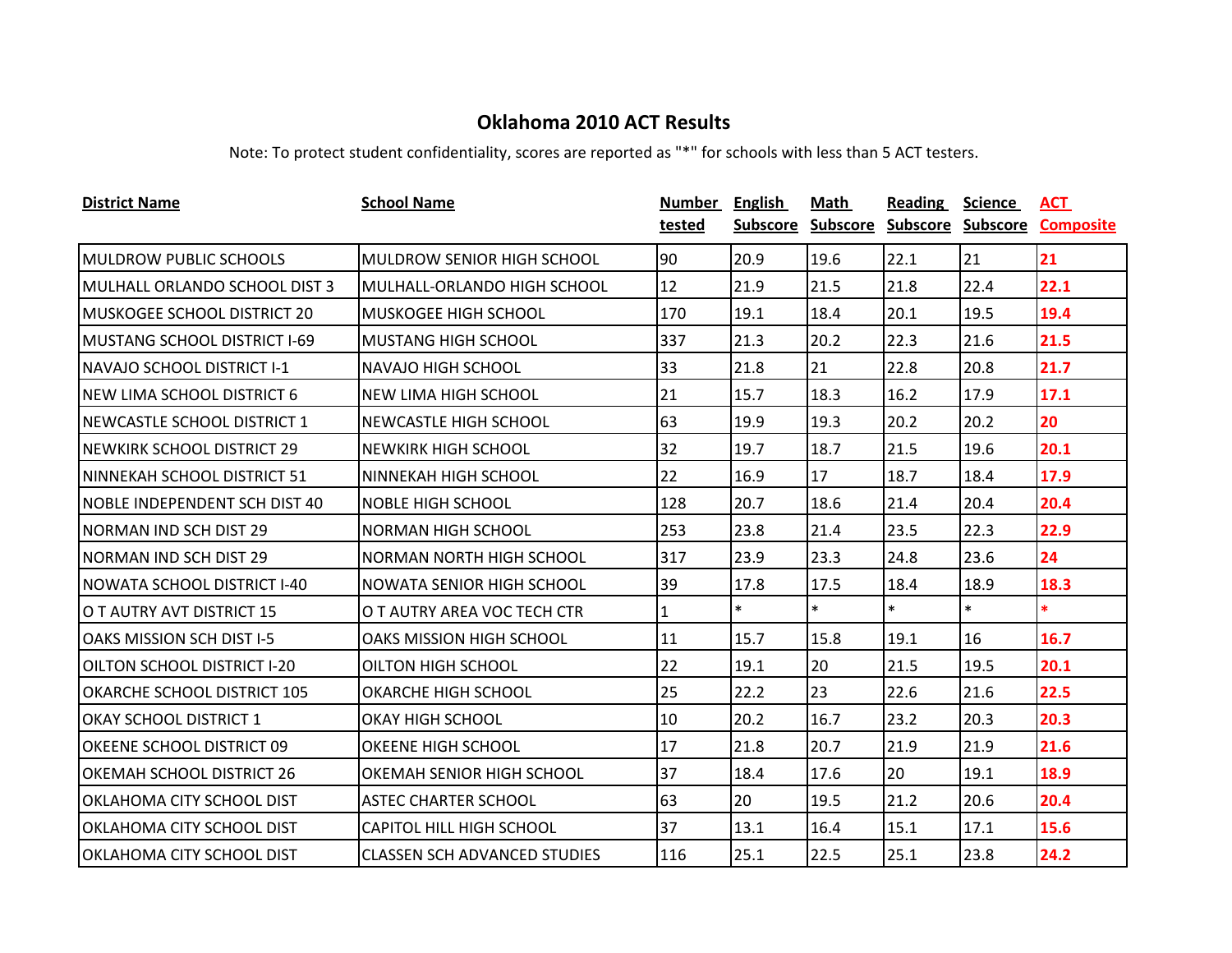| <b>District Name</b>             | <b>School Name</b>                | Number         | <b>English</b> | Math            | Reading           | <b>Science</b> | ACT              |
|----------------------------------|-----------------------------------|----------------|----------------|-----------------|-------------------|----------------|------------------|
|                                  |                                   | tested         | Subscore       | <b>Subscore</b> | Subscore Subscore |                | <b>Composite</b> |
| OKLAHOMA CITY SCHOOL DIST        | <b>DOUGLASS HIGH SCHOOL</b>       | 93             | 13.6           | 15.4            | 14.5              | 15.8           | 15               |
| OKLAHOMA CITY SCHOOL DIST        | DOVE SCIENCE ACADEMY-OKC          | 61             | 19.1           | 19.3            | 20.2              | 19.8           | 19.7             |
| OKLAHOMA CITY SCHOOL DIST        | <b>EMERSON HIGH SCHOOL</b>        | 10             | 13.2           | 14.8            | 15.8              | 15.6           | 14.9             |
| OKLAHOMA CITY SCHOOL DIST        | <b>HARDING CHARTER PREP HS</b>    | 74             | 23             | 21              | 23.2              | 22.1           | 22.5             |
| OKLAHOMA CITY SCHOOL DIST        | <b>HARDING FINE ARTS ACADEMY</b>  | 33             | 20.7           | 18              | 20.9              | 20.9           | 20.2             |
| OKLAHOMA CITY SCHOOL DIST        | HARDING FINE ARTS CENTER          | 1              | $\ast$         | $\ast$          | $\ast$            | $\ast$         | $\ast$           |
| OKLAHOMA CITY SCHOOL DIST        | JOHN MARSHALL HIGH SCHOOL         | 59             | 15.9           | 15.7            | 17.4              | 17.3           | 16.6             |
| OKLAHOMA CITY SCHOOL DIST        | JUSTICE ALMA WILSON SEEWORTH A    | $\overline{2}$ | $\ast$         | $\ast$          | $\ast$            | $\ast$         | $\ast$           |
| IOKLAHOMA CITY SCHOOL DIST       | NORTHEAST AC HEALTH SCI-ENG       | 79             | 17.8           | 17.8            | 18.9              | 18.7           | 18.4             |
| OKLAHOMA CITY SCHOOL DIST        | NORTHWEST CLASSEN HIGH SCHOOL     | 151            | 15             | 17              | 16.6              | 17.8           | 16.7             |
| OKLAHOMA CITY SCHOOL DIST        | OKLAHOMA CENTENNIAL HS            | 40             | 13.7           | 15.6            | 15.6              | 16.9           | 15.6             |
| OKLAHOMA CITY SCHOOL DIST        | <b>PATHWAYS MIDDLE COLLEGE HS</b> | 16             | 20.8           | 18.6            | 20.6              | 20.1           | 20               |
| OKLAHOMA CITY SCHOOL DIST        | <b>SANTA FE SOUTH HIGH SCHOOL</b> | 72             | 14.2           | 15.8            | 15.5              | 17             | 15.7             |
| OKLAHOMA CITY SCHOOL DIST        | <b>SOUTHEAST HIGH SCHOOL</b>      | 108            | 17             | 17.3            | 19                | 18.5           | 18               |
| <b>OKLAHOMA CITY SCHOOL DIST</b> | <b>STAR SPENCER HIGH SCHOOL</b>   | 75             | 14.4           | 15.6            | 16                | 15.2           | 15.4             |
| OKLAHOMA CITY SCHOOL DIST        | ULYSSES S GRANT HIGH SCHOOL       | 98             | 15.4           | 16.5            | 17.1              | 17.1           | 16.6             |
| OKLAHOMA DEPT OF EDUCATION       | <b>LE RADER CENTER</b>            | 3              | $\ast$         | $\ast$          | $\ast$            | $\ast$         | $\ast$           |
| OKLAHOMA DEPT OF EDUCATION       | OKLAHOMA SCHOOL FOR THE DEAF      | 5              | 11.2           | 13.8            | 12.2              | 13.8           | 13               |
| OKLAHOMA DEPT OF EDUCATION       | OKLAHOMA SCHOOL OF SCI AND MAT    | 59             | 31.3           | 32.3            | 31                | 30.5           | 31.4             |
| IOKLAHOMA UNION SCH DISTRICT     | OKLAHOMA UNION HIGH SCHOOL        | 25             | 19.6           | 19.3            | 21                | 21.6           | 20.5             |
| OKMULGEE SCHOOL DISTRICT         | OKMULGEE HIGH SCHOOL              | 48             | 16.3           | 17.1            | 17.5              | 17.5           | 17.2             |
| <b>OKTAHA SCHOOL DISTRICT 8</b>  | OKTAHA HIGH SCHOOL                | 50             | 19.3           | 19.7            | 20.2              | 19.8           | 19.9             |
| <b>OLIVE SCHOOL DISTRICT 17</b>  | <b>OLIVE HIGH SCHOOL</b>          | 14             | 20.7           | 20.6            | 22.1              | 22.3           | 21.6             |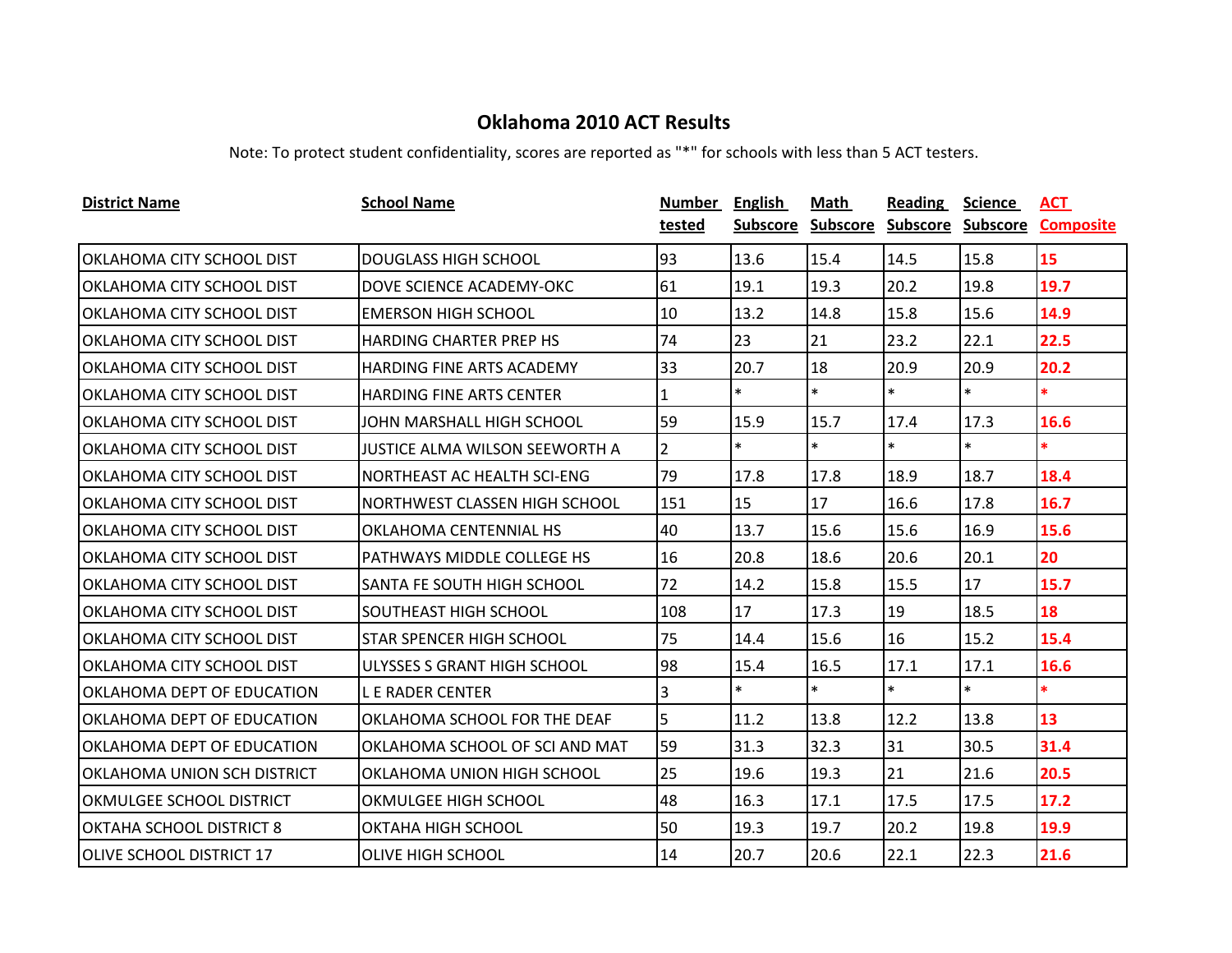| <b>District Name</b>               | <b>School Name</b>                    | Number | <b>English</b>  | Math            | <b>Reading</b>    | <b>Science</b> | <u>ACT</u>       |
|------------------------------------|---------------------------------------|--------|-----------------|-----------------|-------------------|----------------|------------------|
|                                    |                                       | tested | <b>Subscore</b> | <b>Subscore</b> | Subscore Subscore |                | <b>Composite</b> |
| <b>OLUSTEE SCHOOL DISTRICT 35</b>  | <b>OLUSTEE HIGH SCHOOL</b>            | 4      | $\ast$          | $\ast$          | $\ast$            | $\ast$         | *.               |
| IOOLOGAH TALALA SCHOOL DIST 4      | OOLOGAH HIGH SCHOOL                   | 95     | 21              | 20.3            | 22                | 21.1           | 21.2             |
| OWASSO SCHOOL DISTRICT 11          | <b>OWASSO ALTERNATIVE HIGH SCHOOL</b> | 6      | 13.3            | 15.8            | 16.2              | 15.2           | 15.3             |
| <b>OWASSO SCHOOL DISTRICT 11</b>   | <b>OWASSO HIGH SCHOOL</b>             | 433    | 22              | 21.7            | 23.1              | 22.2           | 22.4             |
| <b>PADEN SCHOOL DISTRICT 14</b>    | <b>PADEN HIGH SCHOOL</b>              | 7      | 19.7            | 19.1            | 20.4              | 19.1           | 19.9             |
| PANAMA SCHOOL DISTRICT 20          | PANAMA HIGH SCHOOL                    | 44     | 18.1            | 17.5            | 19.1              | 18.1           | 18.3             |
| PANOLA SCHOOL DISTRICT 4           | PANOLA HIGH SCHOOL                    | 7      | 17.1            | 18.3            | 17.6              | 19             | 18.3             |
| PAOLI PUBLIC SCHOOLS I 005         | <b>PAOLI HIGH SCHOOL</b>              | 10     | 19.5            | 20              | 21.1              | 19.4           | 20.2             |
| <b>PAULS VALLEY SCH DIST I-18</b>  | PAULS VALLEY SENIOR HS                | 48     | 19              | 19.6            | 19.1              | 19.3           | 19.3             |
| <b>PAWHUSKA SCHOOL DISTRICT 2</b>  | PAWHUSKA HIGH SCHOOL                  | 40     | 19.1            | 19.5            | 20.1              | 19.8           | 19.7             |
| <b>PAWNEE SCHOOL DISTRICT 1</b>    | PAWNEE HIGH SCHOOL                    | 42     | 18              | 18.7            | 18.9              | 20             | 19               |
| PERKINS-TRYON SCHOOL DIST 56       | PERKINS-TRYON HIGH SCHOOL             | 57     | 20.3            | 20.5            | 21.8              | 20.9           | 21               |
| PERRY SCHOOL DISTRICT I-1          | PERRY SENIOR HIGH SCHOOL              | 57     | 19.1            | 19.5            | 20.5              | 21.1           | 20.2             |
| PICHER-CARDIN IND SCH DIST 15      | PICHER-CARDIN HIGH SCHOOL             | 1      | $\ast$          | $\ast$          | $\ast$            | $\ast$         | *.               |
| PIEDMONT SCHOOL DISTRICT 22        | PIEDMONT HIGH SCHOOL                  | 124    | 21.5            | 20.8            | 21.8              | 21.6           | 21.5             |
| PIONEER-PLEASANT VALE SD 56        | PIONEER HIGH SCHOOL                   | 31     | 18.2            | 19.4            | 19.5              | 20.2           | 19.5             |
| PITTSBURG SCHOOL DISTRICT 63       | PITTSBURG HIGH SCHOOL                 | 6      | 16.7            | 16.2            | 16.5              | 18.2           | 17 <sup>2</sup>  |
| PLAINVIEW SCHOOL DISTRICT I-27     | <b>PLAINVIEW HIGH SCHOOL</b>          | 72     | 23.1            | 22              | 23                | 22.1           | 22.7             |
| POCOLA SCHOOL DISTRICT 7           | POCOLA OKLA HIGH SCHOOL               | 32     | 20              | 18.7            | 19.9              | 19.9           | 19.8             |
| PONCA CITY PUBLIC SCH DIST         | PONCA CITY SENIOR HIGH SCHOOL         | 171    | 21.9            | 20.8            | 22.8              | 21.8           | 22               |
| POND CREEK-HUNTER SD I*0           | POND CREEK-HUNTER HIGH SCHOOL         | 13     | 21.2            | 19.8            | 22.5              | 20.5           | 21.2             |
| PORTER CONS IND SCH DIST 365       | PORTER HIGH SCHOOL                    | 17     | 18.9            | 19.1            | 21.4              | 21.2           | 20.3             |
| <b>PORUM SCHOOL DISTRICT I-088</b> | PORUM HIGH SCHOOL                     | 18     | 18.3            | 18.7            | 19.6              | 18.3           | 19               |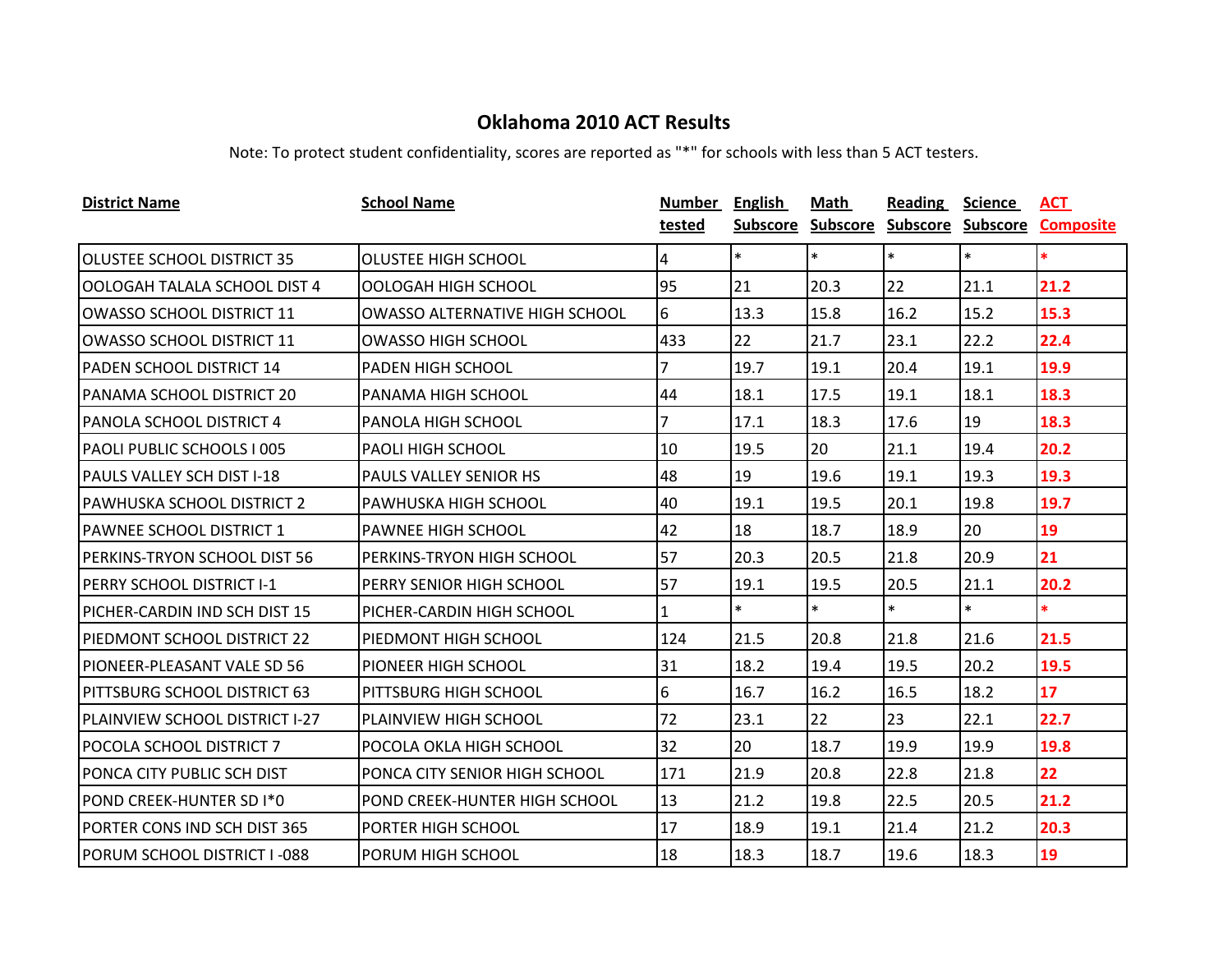| <b>District Name</b>                  | <b>School Name</b>               | Number         | <b>English</b> | Math            | Reading           | <b>Science</b> | ACT              |
|---------------------------------------|----------------------------------|----------------|----------------|-----------------|-------------------|----------------|------------------|
|                                       |                                  | tested         | Subscore       | <b>Subscore</b> | Subscore Subscore |                | <b>Composite</b> |
| POTEAU SCHOOL DISTRICT 29             | POTEAU SENIOR HIGH SCHOOL        | 79             | 21.7           | 19.1            | 21.7              | 21.2           | 21.1             |
| <b>PRAGUE SCHOOL DISTRICT 103</b>     | <b>PRAGUE SENIOR HIGH SCHOOL</b> | 50             | 18.9           | 18.8            | 20.4              | 20             | 19.7             |
| <b>PRESTON SCHOOL DISTRICT 5</b>      | <b>PRESTON HIGH SCHOOL</b>       | 20             | 18.8           | 18.9            | 20.6              | 18.2           | 19.3             |
| <b>PRUE SCHOOL DISTRICT 50</b>        | PRUE PUBLIC SCHOOLS              | 12             | 17.8           | 18.2            | 18.8              | 19.8           | 18.7             |
| <b>PRYOR SCHOOL DISTRICT 1</b>        | <b>PRYOR HIGH SCHOOL</b>         | 112            | 19.5           | 18.7            | 21                | 20.3           | 20               |
| PURCELL SCHOOL DISTRICT 15            | PURCELL HIGH SCHOOL              | 59             | 20.8           | 19.6            | 22.2              | 20.7           | 20.9             |
| PUTNAM CITY SCHOOL DISTRICT 1         | <b>PUTNAM CITY ACADEMY</b>       | 6              | 15.3           | 18              | 20                | 18.2           | 17.8             |
| PUTNAM CITY SCHOOL DISTRICT 1         | PUTNAM CITY HIGH SCHOOL          | 266            | 20.5           | 19.5            | 21                | 20.7           | 20.5             |
| PUTNAM CITY SCHOOL DISTRICT 1         | PUTNAM CITY NORTH HIGH SCHOOL    | 346            | 23.3           | 21.9            | 23.3              | 22.6           | 22.9             |
| PUTNAM CITY SCHOOL DISTRICT 1         | PUTNAM CITY WEST HIGH SCHOOL     | 183            | 18.4           | 18.7            | 19.8              | 19.8           | 19.3             |
| QUAPAW INDEPENDENT SCH DIST 14        | <b>QUAPAW HIGH SCHOOL</b>        | 30             | 18.6           | 18.3            | 20.5              | 19.8           | 19.5             |
| QUINTON SCHOOL DISTRICT 17            | <b>QUINTON JR SR HS</b>          | 22             | 14.9           | 16.3            | 17.5              | 17.1           | 16.6             |
| <b>RATTAN IND SCHOOL DISTRICT 1</b>   | <b>RATTAN HIGH SCHOOL</b>        | 21             | 17.8           | 17.5            | 18.4              | 18.9           | 18.2             |
| <b>RED OAK SCHOOL DISTRICT I-2</b>    | <b>RED OAK SCHOOL</b>            | 8              | 17.8           | 18.6            | 18.6              | 17.8           | 18.4             |
| <b>REYDON SCHOOL DISTRICT 6</b>       | IREYDON HIGH SCHOOL              | $\overline{2}$ | $\ast$         | $\ast$          | $\ast$            | $\ast$         | $\ast$           |
| <b>RINGLING SCHOOL DISTRICT 14</b>    | <b>RINGLING HIGH SCHOOL</b>      | 24             | 17             | 16.9            | 18.6              | 17.9           | 17.8             |
| <b>RINGWOOD SCHOOL DISTRICT I-1</b>   | <b>RINGWOOD HIGH SCHOOL</b>      | 22             | 19.2           | 20              | 19.4              | 20             | 19.9             |
| <b>RIPLEY SCHOOL DISTRICT I-3</b>     | <b>RIPLEY HIGH SCHOOL</b>        | 17             | 20.1           | 20.6            | 22.2              | 22.2           | 21.5             |
| <b>ROCK CREEK IND SCHOOL DISTRICT</b> | <b>ROCK CREEK HIGH SCHOOL</b>    | 23             | 19.3           | 19.7            | 20.6              | 21.2           | 20.3             |
| <b>ROFF SCHOOL DISTRICT 37</b>        | <b>ROFF HIGH SCHOOL</b>          | 14             | 17             | 17.9            | 18.8              | 18.3           | 18.1             |
| <b>ROLAND IND SCHOOL DISTRICT 5</b>   | <b>ROLAND HIGH SCHOOL</b>        | 72             | 18.7           | 18.1            | 19.8              | 20             | 19.3             |
| <b>RUSH SPRINGS SCHOOL DIST 68</b>    | RUSH SPRINGS HIGH SCHOOL         | 17             | 21.8           | 20.8            | 20.6              | 21.2           | 21.2             |
| <b>RYAN SCHOOL DISTRICT 1</b>         | <b>RYAN HIGH SCHOOL</b>          | 10             | 16.7           | 16.7            | 16.7              | 16.8           | 16.7             |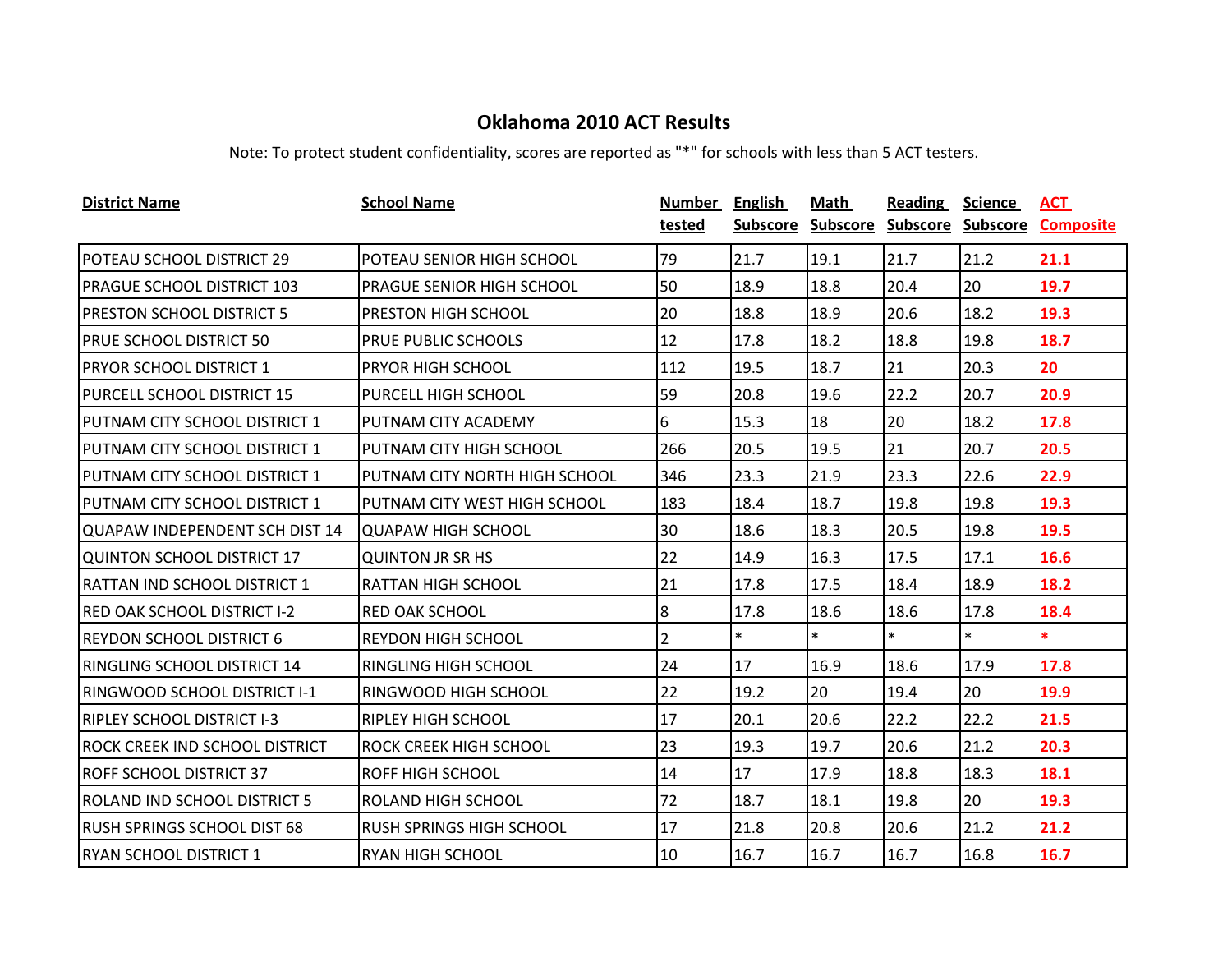| <b>District Name</b>                  | <b>School Name</b>                    | Number | <b>English</b>  | Math            | <b>Reading</b>    | <b>Science</b> | ACT              |
|---------------------------------------|---------------------------------------|--------|-----------------|-----------------|-------------------|----------------|------------------|
|                                       |                                       | tested | <b>Subscore</b> | <b>Subscore</b> | Subscore Subscore |                | <b>Composite</b> |
| <b>SALINA SCHOOL DISTRICT 16</b>      | <b>SALINA HIGH SCHOOL</b>             | 35     | 17.6            | 18              | 19.5              | 18.9           | 18.5             |
| SALLISAW IND SCHOOL DIST 1            | <b>SALLISAW HIGH SCHOOL</b>           | 76     | 20.5            | 19.5            | 21.2              | 21.1           | 20.7             |
| <b>SAND SPRINGS SCHOOL DISTRICT</b>   | <b>CHARLES PAGE HIGH SCHOOL</b>       | 221    | 21.3            | 20.3            | 21.7              | 20.7           | 21.1             |
| <b>SAPULPA SCHOOL DISTRICT I-33</b>   | SAPULPA HIGH SCHOOL                   | 208    | 19.9            | 19              | 20.9              | 20.1           | 20.1             |
| <b>SASAKWA SCHOOL DISTRICT 10</b>     | SASAKWA HIGH SCHOOL                   | 6      | 15.3            | 15.3            | 17                | 16.5           | 16               |
| <b>SAVANNA SCHOOL DISTRICT I-30</b>   | <b>SAVANNA HIGH SCHOOLS</b>           | 29     | 17.6            | 17.1            | 18.1              | 18.4           | 18               |
| <b>SAYRE SCHOOL DISTRICT 31</b>       | <b>SAYRE HIGH SCHOOL</b>              | 26     | 20              | 20.5            | 21.2              | 20.2           | 20.6             |
| SEILING SCHOOL DISTRICT I-8           | <b>SEILING HIGH SCHOOL</b>            | 24     | 19.3            | 20.7            | 20.7              | 20.1           | 20.3             |
| <b>SEMINOLE SCHOOL DIST I-1</b>       | <b>SEMINOLE HIGH SCHOOL</b>           | 65     | 19.7            | 20.6            | 20.5              | 20.4           | 20.4             |
| SENTINEL SCHOOL DISTRICT 1            | <b>BLANCHE THOMAS SENIOR HIGH SCH</b> | 17     | 17.8            | 18.9            | 17.7              | 17.9           | 18.1             |
| <b>SEQUOYAH PUBLIC SCH DIST 1-6</b>   | <b>SEQUOYAH HIGH SCHOOL</b>           | 63     | 20.7            | 19.4            | 21.6              | 20.8           | 20.7             |
| <b>SHARON-MUTUAL SCH DIST 3</b>       | <b>SHARON MUTUAL HIGH</b>             | 10     | 17.7            | 18              | 19.6              | 19.9           | 18.9             |
| <b>SHATTUCK SCH DIST 42</b>           | <b>SHATTUCK JR SR HIGH SCHOOL</b>     | 11     | 21.4            | 21.5            | 25                | 21.9           | 22.6             |
| SHAWNEE PUBLIC SCHOOL DISTRICT        | <b>JIM THORPE ACADEMY</b>             | 6      | 14.5            | 15.7            | 16.2              | 16             | 15.5             |
| <b>SHAWNEE PUBLIC SCHOOL DISTRICT</b> | <b>SHAWNEE SENIOR HIGH SCHOOL</b>     | 143    | 20.8            | 20.4            | 22                | 21.2           | 21.3             |
| SHIDLER SCHOOL DISTRICT 11            | SHIDLER HIGH SCHOOL                   | 8      | 18.9            | 19.6            | 20                | 19.1           | 19.5             |
| <b>SILO SCHOOL DISTRICT 1</b>         | <b>SILO HIGH SCHOOL</b>               | 33     | 20              | 18.3            | 21.2              | 20.5           | 20.1             |
| <b>SKIATOOK SCHOOL DISTRICT 7</b>     | <b>SKIATOOK HIGH SCHOOL</b>           | 116    | 20.1            | 18.9            | 21.3              | 20.3           | 20.3             |
| ISMITHVILLE SCHOOL DIST I-14          | SMITHVILLE HIGH SCHOOL                | 12     | 20              | 19.3            | 23.1              | 20.7           | 20.8             |
| <b>SNYDER SCHOOL DISTRICT IOO4</b>    | <b>SNYDER HIGH SCHOOL</b>             | 29     | 18.6            | 17.7            | 20.7              | 18.9           | 19.1             |
| <b>SOPER SCHOOL DISTRICT 4</b>        | SOPER SCHOOL                          | 28     | 18              | 16.4            | 19.8              | 18.3           | 18.3             |
| <b>SOUTH COFFEYVILLE SCH DIST 51</b>  | SOUTH COFFEYVILLE HIGH SCHOOL         | 13     | 15.8            | 16.1            | 17.6              | 17.5           | 16.9             |
| <b>SPERRY SCHOOL DISTRICT 8</b>       | <b>SPERRY HIGH SCHOOL</b>             | 33     | 19.2            | 17.9            | 20.3              | 18.9           | 19.2             |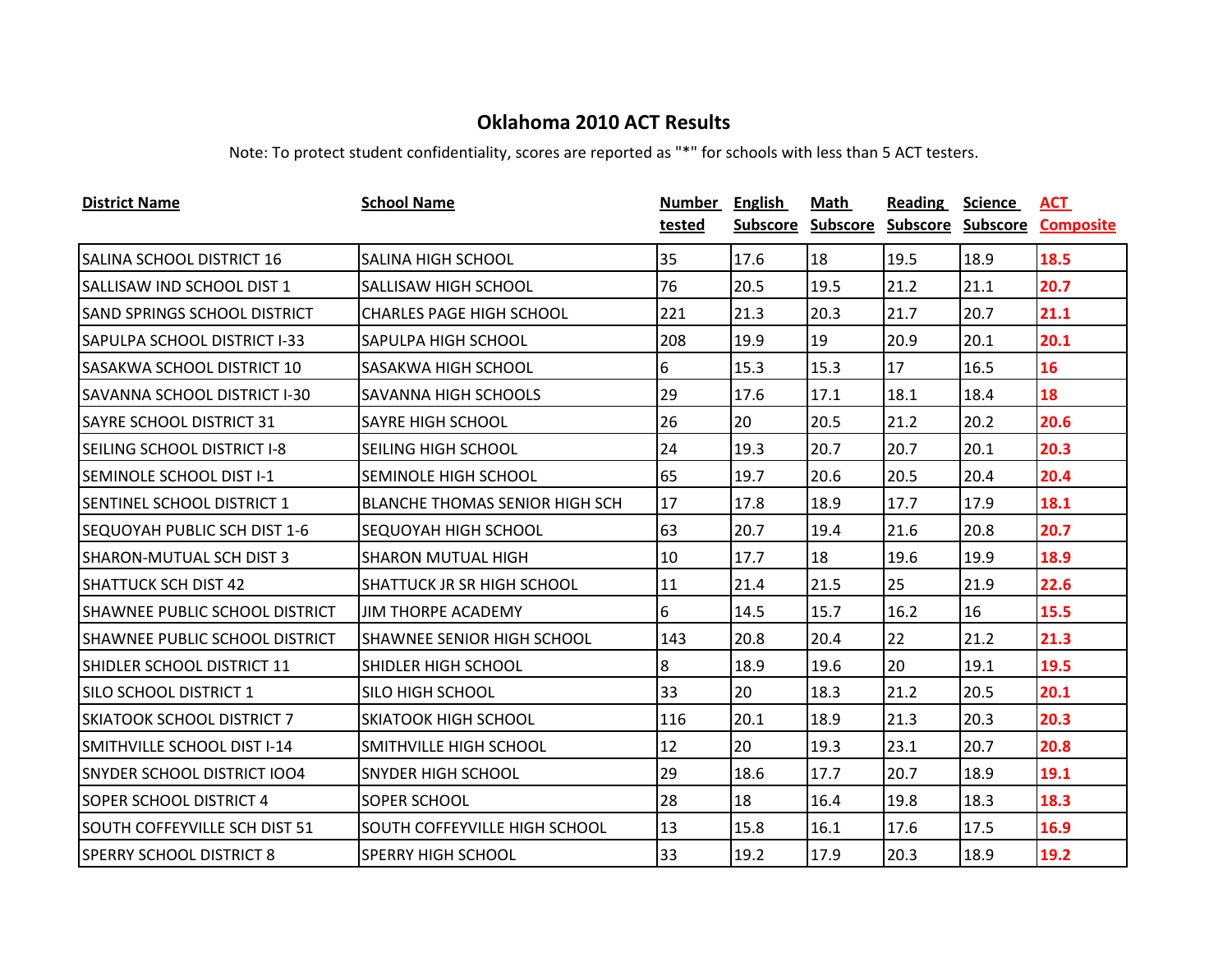| <b>District Name</b>                  | <b>School Name</b>                | Number         | <b>English</b> | Math              | <b>Reading</b>    | <b>Science</b> | <b>ACT</b>       |
|---------------------------------------|-----------------------------------|----------------|----------------|-------------------|-------------------|----------------|------------------|
|                                       |                                   | tested         |                | Subscore Subscore | Subscore Subscore |                | <b>Composite</b> |
| <b>SPIRO SCHOOL DISTRICT 2</b>        | <b>SPIRO HIGH SCHOOL</b>          | 49             | 17.1           | 18                | 19.2              | 18.2           | 18.2             |
| <b>SPRINGER SCHOOL DISTRICT 21</b>    | <b>SPRINGER HIGH SCHOOL</b>       | 11             | 15             | 16.4              | 15.5              | 15.9           | 15.8             |
| <b>STERLING SCHOOL DISTRICT</b>       | <b>STERLING HIGH SCHOOL</b>       | 20             | 18.4           | 17.6              | 18.9              | 19.4           | 18.8             |
| <b>STIGLER SCHOOL DISTRICT 20</b>     | <b>STIGLER HIGH SCHOOL</b>        | 45             | 19.9           | 20.2              | 20.6              | 19.4           | 20.2             |
| <b>STILLWATER SCHOOL DISTRICT</b>     | LINCOLN ACADEMY                   | 6              | 18.2           | 17.5              | 20.2              | 17.5           | 18.3             |
| STILLWATER SCHOOL DISTRICT            | <b>STILLWATER HIGH SCHOOL</b>     | 255            | 22.5           | 22.5              | 23.3              | 22.6           | 22.9             |
| <b>STILWELL SCHOOL DISTRICT I-25</b>  | <b>STILWELL HIGH SCHOOL</b>       | 102            | 18.4           | 17.7              | 19.9              | 19.5           | 19               |
| <b>STONEWALL SCH DIST 30</b>          | <b>STONEWALL HIGH SCHOOL</b>      | 11             | 21.3           | 18.2              | 23.4              | 20.8           | 21               |
| <b>STRATFORD SCHOOL DISTRICT 2</b>    | <b>STRATFORD HIGH SCHOOL</b>      | 23             | 18.7           | 19.4              | 19.8              | 19.5           | 19.4             |
| <b>STRINGTOWN SCHOOL DISTRICT 7</b>   | <b>STRINGTOWN HIGH SCHOOL</b>     | 5              | 17             | 17.4              | 19.8              | 18             | 18               |
| <b>STROTHER SCHOOL DISTRICT 14</b>    | <b>STROTHER JR-SR HIGH SCHOOL</b> | 9              | 19.3           | 17.9              | 20.4              | 19.6           | 19.4             |
| <b>STROUD SCHOOL DISTRICT 54</b>      | <b>STROUD SENIOR HIGH SCHOOL</b>  | 42             | 20.4           | 19.6              | 21.4              | 20.9           | 20.7             |
| <b>STUART SCHOOL DISTRICT 54</b>      | <b>STUART HIGH SCHOOL</b>         | 16             | 18             | 17.8              | 17.9              | 17.6           | 18               |
| SULPHUR SCHOOL DISTRICT 1-001         | <b>SULPHUR HIGH SCHOOL</b>        | 51             | 18.7           | 18.5              | 20.2              | 20             | 19.5             |
| <b>SWEETWATER SCHOOL DISTRICT 15</b>  | <b>SWEETWATER HIGH SCHOOL</b>     | 3              | $\ast$         | $\ast$            | $\ast$            | $\ast$         | $\ast$           |
| <b>TAHLEQUAH SCHOOL DISTRICT I-35</b> | <b>TAHLEQUAH HIGH SCHOOL</b>      | 155            | 19.4           | 18.7              | 20.5              | 20             | 19.8             |
| TALIHINA SCHOOL DISTRICT 52           | <b>TALIHINA HIGH SCHOOL</b>       | 13             | 19.6           | 20.5              | 20.6              | 20.5           | 20.4             |
| TALOGA SCHOOL DISTRICT 10             | <b>TALOGA HIGH SCHOOL</b>         | $\overline{5}$ | 16.4           | 17.4              | 17.4              | 16.4           | 17               |
| TECUMSEH SCHOOL DISTRICT I*2          | CENTRAL OK JUVENILE TRTMNT CTR    | 9              | 16.4           | 15.7              | 17.2              | 17.9           | 17               |
| <b>TECUMSEH SCHOOL DISTRICT I*2</b>   | <b>TECUMSEH HIGH SCHOOL</b>       | 74             | 19.9           | 19.5              | 21.4              | 20.5           | 20.5             |
| TEMPLE SCHOOL DISTRICT 101            | <b>TEMPLE HIGH SCHOOL</b>         | 4              | $\ast$         | $\ast$            | $\ast$            | $\ast$         | $\ast$           |
| <b>TEXHOMA SCHOOL DISTRICT 61</b>     | <b>TEXHOMA HIGH SCHOOL</b>        | 22             | 15.5           | 18.3              | 17.9              | 18.7           | 17.8             |
| ITHACKERVILLE SCHOOL DISTRICT 4       | <b>THACKERVILLE HIGH SCHOOL</b>   | $\overline{8}$ | 17.8           | 17.3              | 20.4              | 19.9           | 18.9             |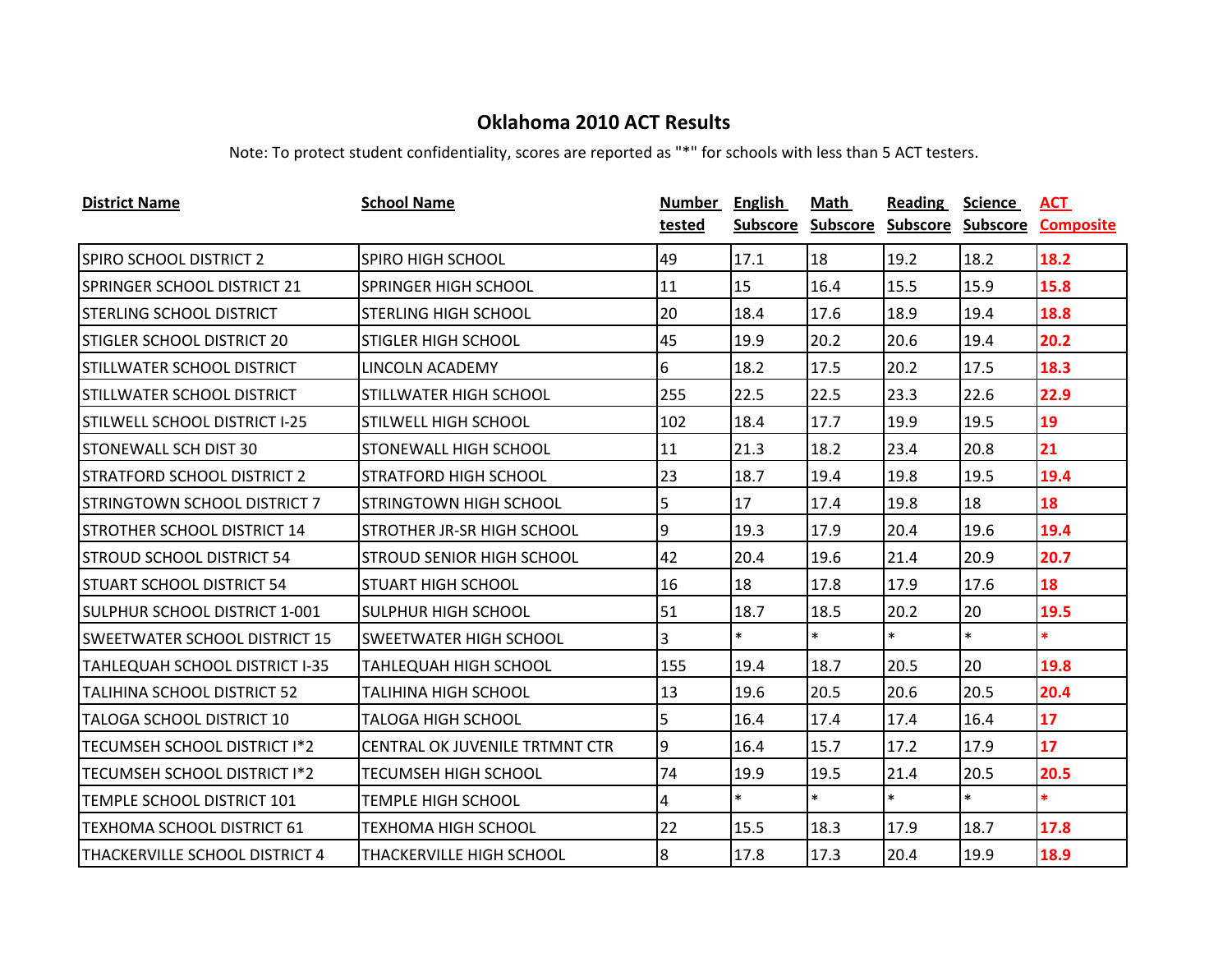| <b>District Name</b>              | <b>School Name</b>                    | Number<br>tested | <b>English</b><br><b>Subscore</b> | Math<br><b>Subscore</b> | Reading<br>Subscore | <b>Science</b><br><b>Subscore</b> | ACT<br><b>Composite</b> |
|-----------------------------------|---------------------------------------|------------------|-----------------------------------|-------------------------|---------------------|-----------------------------------|-------------------------|
|                                   |                                       |                  |                                   |                         |                     |                                   |                         |
| THOMAS-FAY-CUSTER UNIF SD I-7     | THOMAS FAY CUSTER UNIFIED HS          | 10               | 22.4                              | 21.2                    | 23.3                | 21.5                              | 22.3                    |
| <b>TIMBERLAKE SCHOOL DISTRICT</b> | TIMBERLAKE PUBLIC HIGH SCHOOL         | 13               | 18.8                              | 19.5                    | 19.8                | 20.5                              | 19.6                    |
| <b>TIPTON SCHOOL DISTRICT 8</b>   | <b>TIPTON HIGH SCHOOL</b>             | 12               | 17.8                              | 18.7                    | 20.3                | 18.2                              | 19                      |
| TISHOMINGO SCHOOL DISTRICT 20     | TISHOMINGO HIGH SCHOOL                | 55               | 19.3                              | 18.4                    | 20.9                | 18.9                              | 19.5                    |
| TONKAWA PUBLIC SCHOOL DISTRICT    | <b>TONKAWA HIGH SCHOOL</b>            | 37               | 19.5                              | 20.8                    | 20.4                | 21.1                              | 20.6                    |
| TRI CO TECH CENTER DIST 1         | TRI COUNTY TECHNOLOGY CENTER          | 32               | 16.5                              | 16.9                    | 18.3                | 18.2                              | 17.6                    |
| TULSA CO AREA VOC TECH DIST 18    | <b>TULSA TECHNOLOGY CENTER</b>        | 1                | $\ast$                            | $\ast$                  | $\ast$              | $\ast$                            | $\ast$                  |
| <b>TULSA INDEPENDENT SCH DIST</b> | <b>BOOKER T WASHINGTON HS</b>         | 279              | 22.2                              | 21.1                    | 22.5                | 22                                | 22.1                    |
| <b>TULSA INDEPENDENT SCH DIST</b> | <b>CENTRAL HIGH SCHOOL</b>            | 66               | 14.1                              | 15.5                    | 16.6                | 16.8                              | 15.9                    |
| ITULSA INDEPENDENT SCH DIST       | DANIEL WEBSTER HIGH SCHOOL            | 32               | 14.1                              | 15.4                    | 16.7                | 16.5                              | 15.9                    |
| <b>TULSA INDEPENDENT SCH DIST</b> | DOVE SCIENCE ACADEMY                  | 17               | 17.6                              | 17.3                    | 18.5                | 18.2                              | 18                      |
| <b>TULSA INDEPENDENT SCH DIST</b> | <b>EAST CENTRAL SENIOR HS</b>         | 128              | 16.4                              | 17.6                    | 17.8                | 18.1                              | 17.6                    |
| ITULSA INDEPENDENT SCH DIST       | MCLAIN HS FOR SCIENCE-TECH            | 43               | 12.7                              | 14.9                    | 14.9                | 16.4                              | 14.8                    |
| ITULSA INDEPENDENT SCH DIST       | NATHAN HALE HIGH SCHOOL               | 64               | 16                                | 16.6                    | 18.3                | 17.6                              | 17.2                    |
| <b>TULSA INDEPENDENT SCH DIST</b> | <b>PROJECT 12</b>                     | $\overline{7}$   | 13.3                              | 15.1                    | 13.9                | 18                                | 15.3                    |
| ITULSA INDEPENDENT SCH DIST       | THOMAS A EDISON HIGH SCHOOL           | 212              | 20.2                              | 19.7                    | 21.7                | 20.9                              | 20.8                    |
| ITULSA INDEPENDENT SCH DIST       | <b>TULSA LEARNING ACADEMY</b>         | 1.               | $\ast$                            | $\ast$                  | $\ast$              | $\ast$                            | $\ast$                  |
| <b>TULSA INDEPENDENT SCH DIST</b> | <b>TULSA MEMORIAL SENIOR HIGH SCH</b> | 155              | 19.7                              | 19                      | 20.7                | 19.7                              | 19.9                    |
| ITULSA INDEPENDENT SCH DIST       | TULSA SCH OF ARTS AND SCIENCES        | 36               | 23.1                              | 20.1                    | 24.1                | 21.6                              | 22.3                    |
| ITULSA INDEPENDENT SCH DIST       | WILL ROGERS HIGH SCHOOL               | 65               | 13.2                              | 15.8                    | 16.6                | 16.4                              | 15.7                    |
| <b>TUPELO SCHOOL DISTRICT I-2</b> | <b>TUPELO HIGH SCHOOL</b>             | 7                | 18.3                              | 16.6                    | 20.4                | 17.9                              | 18.3                    |
| <b>ITURNER SCHOOL DISTRICT 5</b>  | <b>TURNER HIGH SCHOOL</b>             | 14               | 18.3                              | 18.9                    | 19.1                | 19.5                              | 19.1                    |
| TURPIN SCHOOL DISTRICT I-128      | <b>TURPIN HIGH SCHOOL</b>             | 21               | 17                                | 17.1                    | 17.5                | 18.9                              | 17.8                    |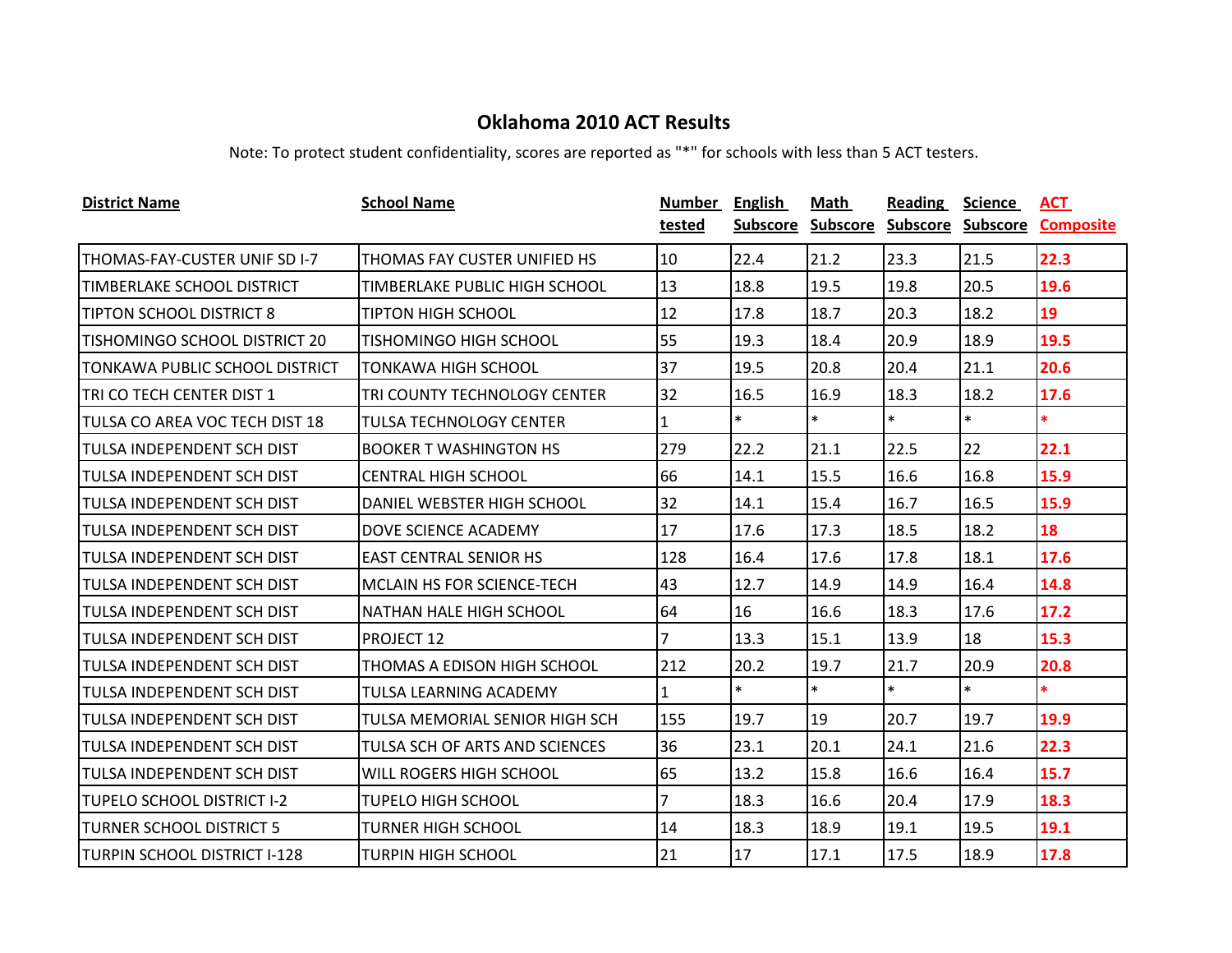| <b>District Name</b>                 | <b>School Name</b>                 | Number         | <b>English</b>  | Math            | Reading           | <b>Science</b> | ACT              |
|--------------------------------------|------------------------------------|----------------|-----------------|-----------------|-------------------|----------------|------------------|
|                                      |                                    | tested         | <b>Subscore</b> | <b>Subscore</b> | Subscore Subscore |                | <b>Composite</b> |
| TUSHKA SCHOOL DISTRICT I-19          | <b>TUSHKA PUBLIC SCHOOL</b>        | 25             | 21.1            | 18.6            | 21.5              | 18.6           | 20.1             |
| TUTTLE SCHOOL DISTRICT 97            | <b>TUTTLE HIGH SCHOOL</b>          | 84             | 19.4            | 19.9            | 21.1              | 20.4           | 20.3             |
| <b>TYRONE SCHOOL DISTRICT 53</b>     | <b>TYRONE HIGH SCHOOL</b>          | 9              | 20.6            | 19              | 19.2              | 20.7           | 20.1             |
| UNION CITY SCHOOL DISTRICT 57        | UNION CITY HIGH SCHOOL             | 13             | 19.7            | 19.8            | 21.5              | 19.3           | 20.1             |
| UNION PUB SCHOOL DISTRICT I*         | UNION HIGH SCHOOL                  | 703            | 22              | 21.4            | 22.3              | 21.8           | 22               |
| VALLIANT SCHOOL DISTRICT 11          | <b>VALLIANT HIGH SCHOOL</b>        | 67             | 19.6            | 18.7            | 19.8              | 19.6           | 19.5             |
| <b>VANOSS SCHOOL DISTRICT I-009</b>  | <b>VANOSS HIGH SCHOOL</b>          | 26             | 20.2            | 18.4            | 21.3              | 19.9           | 20.1             |
| <b>VARNUM SCHOOL DISTRICT 7</b>      | <b>VARNUM HIGH SCHOOL</b>          | 11             | 17.9            | 20.5            | 19.8              | 20.1           | 19.7             |
| VELMA-ALMA SCHOOL DISTRICT           | <b>VELMA ALMA HIGH SCHOOL</b>      | 15             | 19.9            | 18.9            | 19.7              | 20.2           | 19.8             |
| <b>VERDEN SCHOOL DISTRICT 99</b>     | <b>VERDEN HIGH SCHOOL</b>          | 9              | 19.7            | 18.8            | 18.7              | 19.3           | 19.3             |
| <b>VERDIGRIS SCHOOL DISTRICT</b>     | <b>VERDIGRIS SCHOOL</b>            | 50             | 20.2            | 21.5            | 21.7              | 21.8           | 21.5             |
| <b>VIAN SCHOOL DISTRICT 2</b>        | VIAN HIGH SCHOOL                   | 49             | 17.2            | 16.6            | 18.2              | 18             | 17.5             |
| <b>VICI SCHOOL DISTRICT 5</b>        | <b>VICI HIGH SCHOOL</b>            | 8              | 19.8            | 18              | 20.6              | 20.8           | 20               |
| VINITA SCHOOL DISTRICT 65            | VINITA HIGH SCHOOL                 | 91             | 20.6            | 19.4            | 21.8              | 20.7           | 20.7             |
| <b>WAGONER SCHOOL DISTRICT I-19</b>  | WAGONER HIGH SCHOOL                | 74             | 19.3            | 19.7            | 21.2              | 21.2           | 20.5             |
| <b>WAKITA SCHOOL DISTRICT 33</b>     | <b>WAKITA HIGH SCHOOL</b>          | $\overline{7}$ | 18.6            | 18.6            | 17.7              | 18             | 18.3             |
| <b>WALTERS SCHOOL DISTRICT I-001</b> | <b>WALTERS HIGH SCHOOL</b>         | 31             | 20.8            | 20.1            | 21.5              | 20.7           | 20.9             |
| <b>WANETTE SCHOOL DISTRICT 115</b>   | <b>WANETTE HIGH SCHOOL</b>         | $8\,$          | 18              | 18              | 19.8              | 17.8           | 18.5             |
| WAPANUCKA SCHOOL DISTRICT 37         | WAPANUCKA HIGH SCHOOL              | 13             | 14.2            | 16.4            | 16.5              | 15.6           | 15.8             |
| <b>WARNER SCHOOL DISTRICT I-74</b>   | <b>WARNER HIGH SCHOOL</b>          | 25             | 20.1            | 19              | 21.1              | 19.5           | 20               |
| <b>WASHINGTON SCHOOL DISTRICT 5</b>  | <b>WASHINGTON HIGH SCHOOL</b>      | 46             | 19.6            | 19.1            | 21                | 20             | 20.1             |
| <b>WASHITA HEIGHTS SCH DIST 9</b>    | <b>WASHITA HEIGHTS HIGH SCHOOL</b> | 6              | 18.7            | 18.3            | 22.2              | 19.3           | 19.7             |
| <b>WATONGA SCHOOL DISTRICT 42</b>    | <b>WATONGA HIGH SCHOOL</b>         | 37             | 18.7            | 17.8            | 20.1              | 19.5           | 19.2             |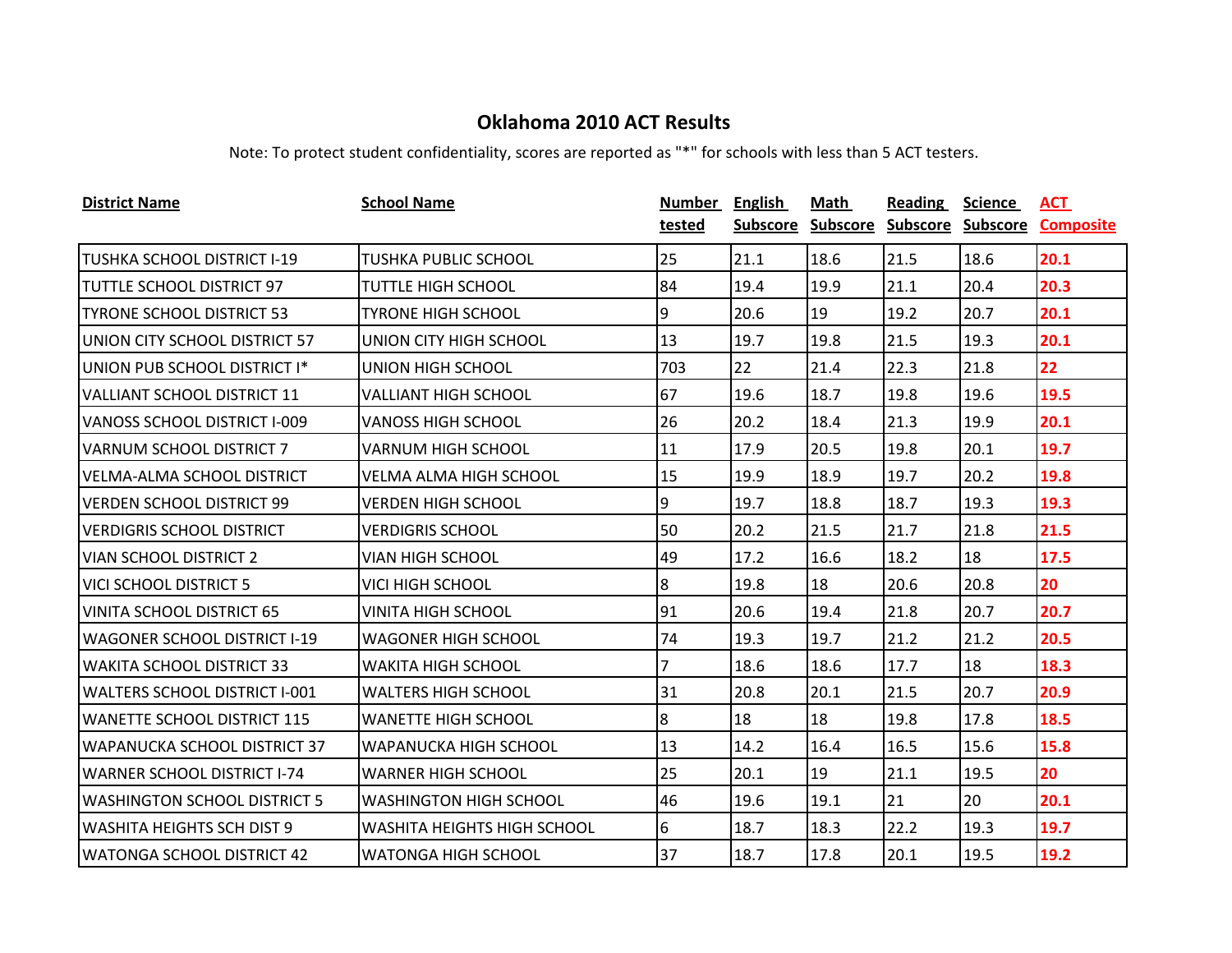| <b>District Name</b>                 | <b>School Name</b>                  | <b>Number</b> | <b>English</b> | <b>Math</b>       | <b>Reading</b>    | <b>Science</b> | <b>ACT</b>       |
|--------------------------------------|-------------------------------------|---------------|----------------|-------------------|-------------------|----------------|------------------|
|                                      |                                     | tested        |                | Subscore Subscore | Subscore Subscore |                | <b>Composite</b> |
| <b>WATTS SCHOOL DISTRICT 4</b>       | <b>WATTS HIGH SCHOOL</b>            | 11            | 13.3           | 16.8              | 16.1              | 17.5           | 16               |
| <b>WAUKOMIS SCHOOL DISTRICT 1</b>    | <b>WAUKOMIS HIGH SCHOOL</b>         | 17            | 21.1           | 20.6              | 20.9              | 20.3           | 20.9             |
| <b>WAURIKA SCHOOL DISTRICT 23</b>    | <b>WAURIKA HIGH SCHOOL</b>          | 16            | 19.7           | 18                | 19.9              | 18.1           | 19.1             |
| <b>WAYNE SCHOOL DISTRICT I-10</b>    | <b>WAYNE HIGH SCHOOL</b>            | 25            | 17.7           | 16                | 18.4              | 18.1           | 17.7             |
| <b>WAYNOKA SCHOOL DISTRICT 3</b>     | <b>WAYNOKA HIGH SCHOOL</b>          | 12            | 17.1           | 18.2              | 19.8              | 19.8           | 18.9             |
| <b>WEATHERFORD SCHOOL DIST 26</b>    | <b>WEATHERFORD HIGH SCHOOL</b>      | 86            | 20.8           | 19.8              | 21.2              | 20.5           | 20.7             |
| <b>WEBBERS FALLS SCH DIST I-006</b>  | <b>WEBBERS FALLS SR HIGH SCHOOL</b> | 10            | 17.4           | 18.1              | 17.9              | 19.6           | 18.4             |
| <b>WELCH SCHOOL DISTRICT 17</b>      | <b>WELCH HIGH SCHOOL</b>            | 15            | 18.7           | 18.9              | 21                | 18.6           | 19.5             |
| <b>WELEETKA SCHOOL DISTRICT 31</b>   | <b>WELEETKA SCHOOLS</b>             | 23            | 16.8           | 17.4              | 18.7              | 18.6           | 18               |
| <b>WELLSTON SCHOOL DISTRICT 4</b>    | <b>WELLSTON HIGH SCHOOL</b>         | 30            | 18             | 20.7              | 20                | 20.4           | 19.9             |
| <b>WESTERN HEIGHTS SCH DIST I-41</b> | <b>WESTERN HEIGHTS HIGH SCHOOL</b>  | 85            | 19             | 19.4              | 20.1              | 20.6           | 19.9             |
| <b>WESTVILLE SCHOOL DISTRICT 11</b>  | <b>WESTVILLE HIGH SCHOOL</b>        | 40            | 17.8           | 17.6              | 18.8              | 18.2           | 18.3             |
| WETUMKA SCHOOL DISTRICT 5            | <b>WETUMKA HIGH SCHOOL</b>          | 17            | 14.6           | 16.2              | 17.6              | 17             | 16.5             |
| <b>WEWOKA SCHOOL DISTRICT 2</b>      | <b>WEWOKA HIGH SCHOOL</b>           | 16            | 17.9           | 17.9              | 19.3              | 17.5           | 18.3             |
| WHITE OAK SCHOOL DISTRICT 1          | WHITE OAK HIGH SCHOOL               | 5             | 14.6           | 16.2              | 17.6              | 17             | 16.4             |
| WHITESBORO SCHOOL DISTRICT 62        | <b>WHITESBORO HIGH SCHOOL</b>       | 5             | 15.4           | 16.4              | 21.2              | 20.2           | 18.2             |
| <b>WILBURTON SCHOOL DISTRICT 1</b>   | <b>WILBURTON HIGH SCHOOL</b>        | 38            | 18.3           | 19                | 19.7              | 19.7           | 19.3             |
| WILSON SCHOOL DISTRICT 43            | WILSON HIGH SCHOOL                  | 20            | 17.6           | 18.5              | 19.5              | 20.1           | 19               |
| <b>WILSON SCHOOL DISTRICT 7</b>      | <b>WILSON CONS HIGH SCHOOL</b>      | 6             | 19             | 16.3              | 19                | 16.7           | 17.8             |
| <b>WISTER SCHOOL DISTRICT 49</b>     | <b>WISTER HIGH SCHOOL</b>           | 13            | 16.5           | 16.9              | 18                | 18.8           | 17.7             |
| WOODLAND SCHOOL DISTRICT I*0         | WOODLAND HIGH SCHOOL                | 17            | 20.3           | 19.6              | 22                | 20.8           | 20.8             |
| WOODWARD IND SCHOOL DISTRICT         | WOODWARD HIGH SCHOOL                | 101           | 20.3           | 19.3              | 21                | 20.1           | 20.3             |
| IWRIGHT CITY SCHOOL DIST 39          | <b>WRIGHT CITY HIGH SCHOOL</b>      | 36            | 19.8           | 18.5              | 20.7              | 19.3           | 19.7             |